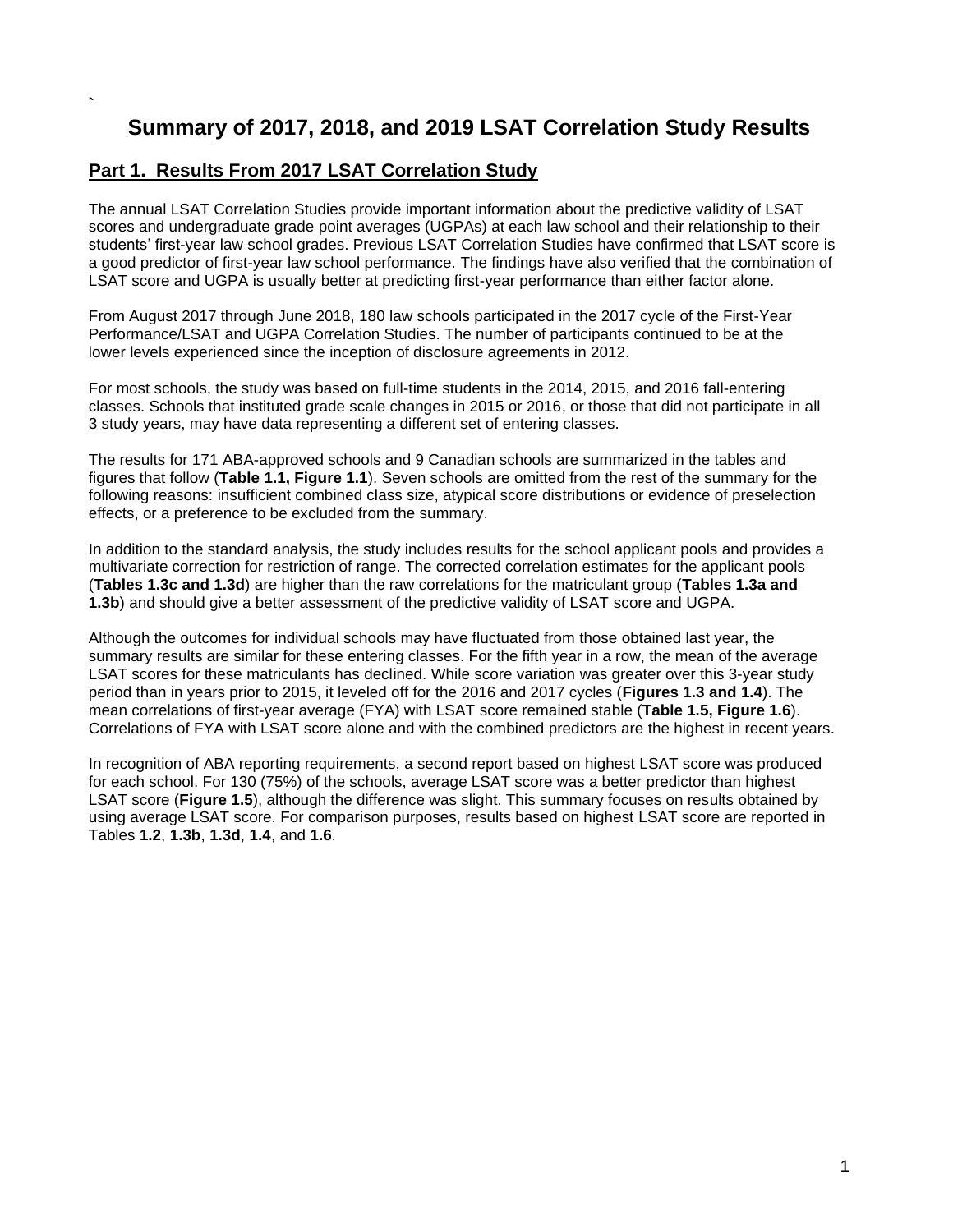# **Table 1.1**

# **2017 Correlation Study Participants**

| Type of School   | Number of Participants | Number of Full Participants |
|------------------|------------------------|-----------------------------|
| ABA Approved     | 171                    | 165                         |
| Non-ABA Approved |                        |                             |
| Canadian         |                        |                             |
| International    |                        |                             |
| Total            | 180                    | 173                         |



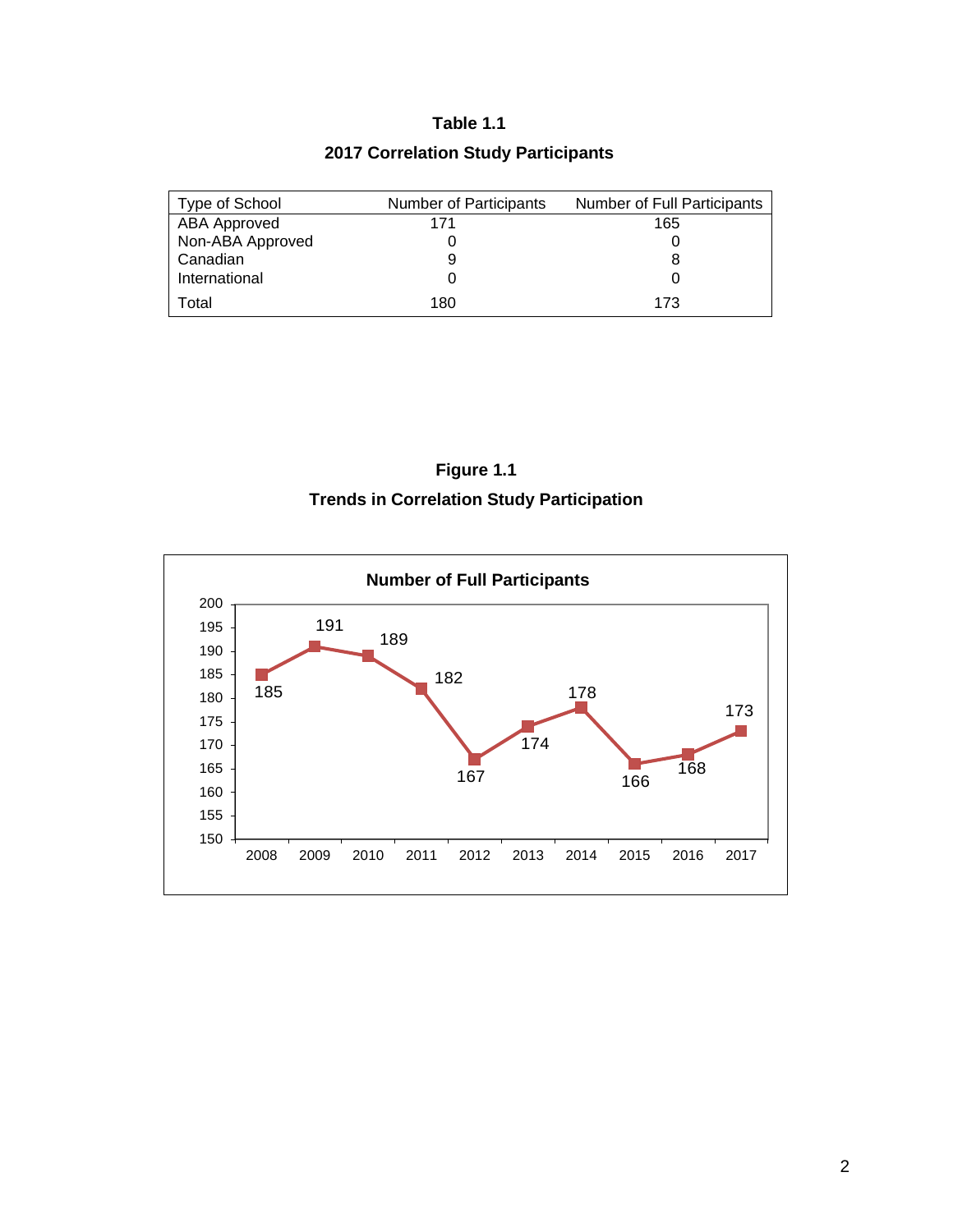## **Table 1.2**

|                           | Variable                      |                        |                        |       |  |
|---------------------------|-------------------------------|------------------------|------------------------|-------|--|
| <b>Statistic</b>          | Combined<br><b>Class Size</b> | Average<br><b>LSAT</b> | Highest<br><b>LSAT</b> | UGPA* |  |
| Number of Schools         | 173                           | 173                    | 173                    | 168   |  |
| Mean                      | 399.38                        | 154.18                 | 155.22                 | 3.34  |  |
| <b>Standard Deviation</b> | 181.93                        | 5.59                   | 5.61                   | 0.20  |  |
| Range                     |                               |                        |                        |       |  |
| Minimum                   | 35                            | 143.17                 | 144.56                 | 2.84  |  |
| Maximum                   | 922                           | 168.94                 | 170.27                 | 3.84  |  |
| Percentiles               |                               |                        |                        |       |  |
| 25th                      | 272                           | 150.22                 | 151.19                 | 3.21  |  |
| 50th (median)             | 367                           | 153.77                 | 154.79                 | 3.35  |  |
| 75th                      | 527                           | 157.64                 | 158.85                 | 3.47  |  |

## **Descriptive Statistics for Full Participants in the 2017 LSAT Correlation Studies**

\* Only schools with standard UGPA scale data are included.



**Trends in Mean Combined First-Year Class Size**

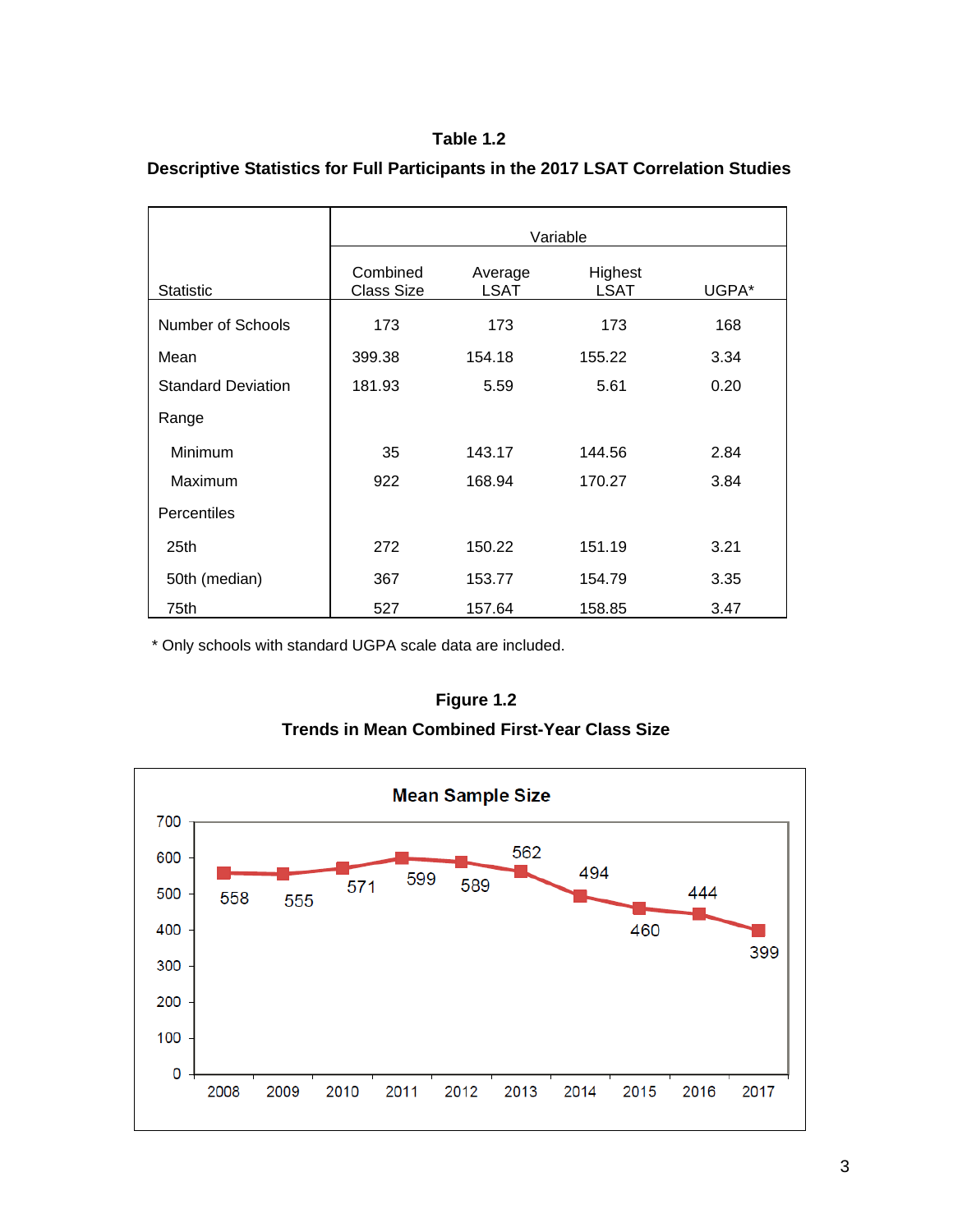**Figure 1.3 Mean LSAT Score for Combined First-Year Classes**



**Figure 1.4**

**Mean LSAT Standard Deviation for Combined First-Year Classes**

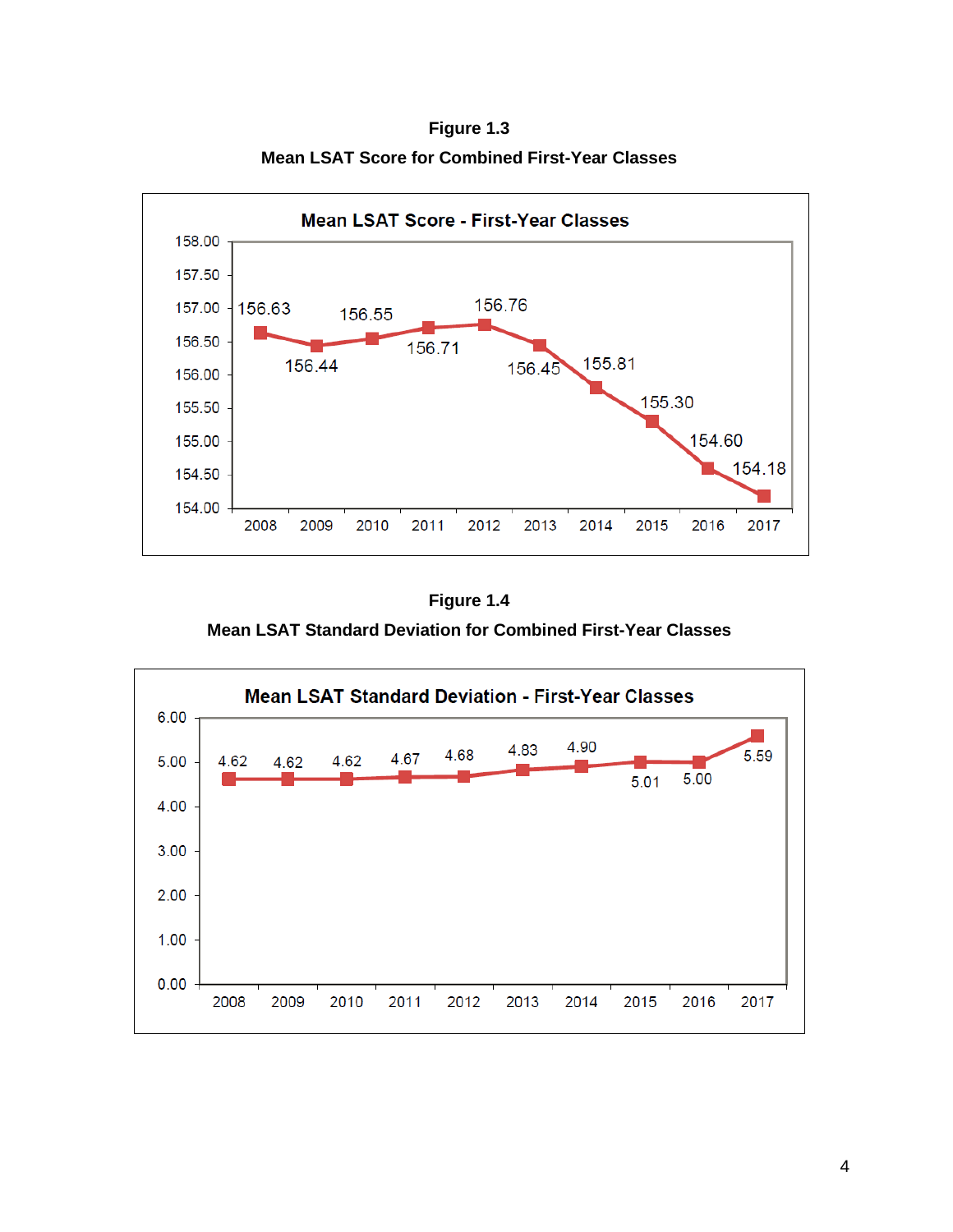## **Table 1.3a**

|                       | Correlations |                 |           |               |  |  |
|-----------------------|--------------|-----------------|-----------|---------------|--|--|
| <b>Statistics</b>     | LSAT/FYA     | <b>UGPA/FYA</b> | LSAT/UGPA | LSAT+UGPA/FYA |  |  |
| Mean                  | 0.41         | 0.27            | $-0.04$   | 0.50          |  |  |
| Standard<br>Deviation | 0.09         | 0.10            | 0.15      | 0.08          |  |  |
| Range                 |              |                 |           |               |  |  |
| Minimum               | 0.12         | $-0.03$         | $-0.47$   | 0.25          |  |  |
| Maximum               | 0.66         | 0.48            | 0.36      | 0.72          |  |  |
| Percentiles           |              |                 |           |               |  |  |
| 25th                  | 0.36         | 0.20            | $-0.13$   | 0.45          |  |  |
| 50th (median)         | 0.41         | 0.27            | $-0.04$   | 0.51          |  |  |
| 75th                  | 0.47         | 0.34            | 0.06      | 0.56          |  |  |

## **Summary Correlations for Full Participants in the 2017 LSAT Correlation Studies Based on Average LSAT Score**

## **Table 1.3b**

#### **Summary Correlations for Full Participants in the 2017 LSAT Correlation Studies Based on Highest LSAT Score**

|                       | Correlations |          |           |               |  |  |
|-----------------------|--------------|----------|-----------|---------------|--|--|
| <b>Statistics</b>     | LSAT/FYA     | UGPA/FYA | LSAT/UGPA | LSAT+UGPA/FYA |  |  |
| Mean                  | 0.38         | 0.27     | $-0.08$   | 0.49          |  |  |
| Standard<br>Deviation | 0.09         | 0.10     | 0.16      | 0.08          |  |  |
| Range                 |              |          |           |               |  |  |
| Minimum               | 0.10         | $-0.03$  | $-0.54$   | 0.24          |  |  |
| Maximum               | 0.64         | 0.48     | 0.29      | 0.71          |  |  |
| Percentiles           |              |          |           |               |  |  |
| 25 <sub>th</sub>      | 0.33         | 0.20     | $-0.18$   | 0.43          |  |  |
| 50th (median)         | 0.39         | 0.27     | $-0.07$   | 0.49          |  |  |
| 75th                  | 0.44         | 0.34     | 0.04      | 0.55          |  |  |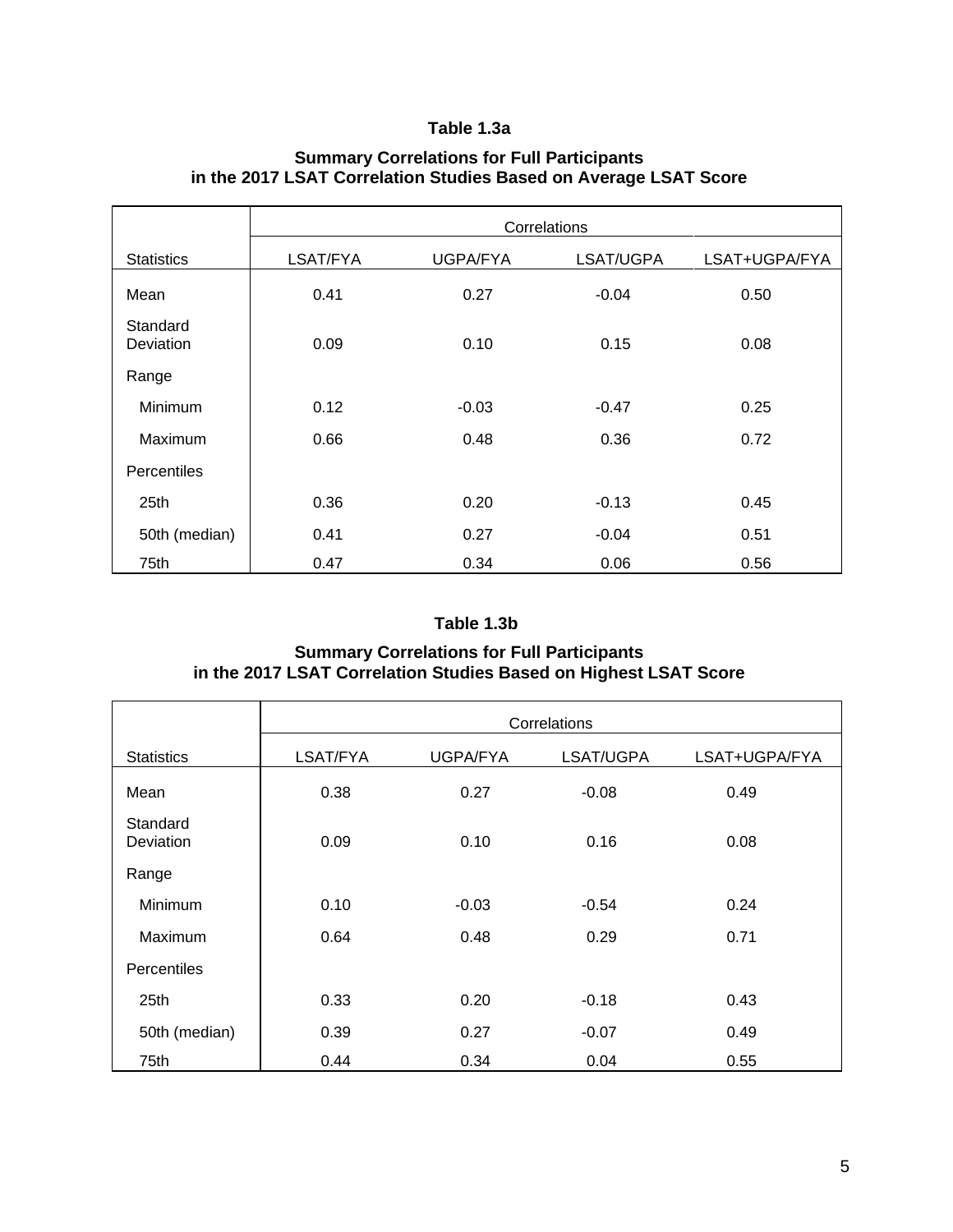# **Table 1.3c**

## **Summary of Corrected Correlations for Full Participants in the 2017 LSAT Correlation Studies Based on Average LSAT Score**

|                           | Correlations |          |           |               |  |  |
|---------------------------|--------------|----------|-----------|---------------|--|--|
| <b>Statistics</b>         | LSAT/FYA     | UGPA/FYA | LSAT/UGPA | LSAT+UGPA/FYA |  |  |
| Mean                      | 0.61         | 0.43     | 0.27      | 0.67          |  |  |
| <b>Standard Deviation</b> | 0.07         | 0.06     | 0.05      | 0.06          |  |  |
| Range                     |              |          |           |               |  |  |
| Minimum                   | 0.25         | 0.26     | 0.13      | 0.34          |  |  |
| Maximum                   | 0.76         | 0.57     | 0.46      | 0.80          |  |  |
| <b>Percentiles</b>        |              |          |           |               |  |  |
| 25th                      | 0.58         | 0.39     | 0.24      | 0.64          |  |  |
| 50th (median)             | 0.61         | 0.44     | 0.27      | 0.68          |  |  |
| 75th                      | 0.66         | 0.48     | 0.30      | 0.71          |  |  |

# **Table 1.3d**

## **Summary of Corrected Correlations for Full Participants in the 2017 LSAT Correlation Studies Based on Highest LSAT Score**

|                       | Correlations |                 |           |               |  |  |
|-----------------------|--------------|-----------------|-----------|---------------|--|--|
| <b>Statistics</b>     | LSAT/FYA     | <b>UGPA/FYA</b> | LSAT/UGPA | LSAT+UGPA/FYA |  |  |
| Mean                  | 0.60         | 0.43            | 0.26      | 0.67          |  |  |
| Standard<br>Deviation | 0.07         | 0.07            | 0.05      | 0.07          |  |  |
| Range                 |              |                 |           |               |  |  |
| Minimum               | 0.24         | 0.25            | 0.11      | 0.37          |  |  |
| Maximum               | 0.76         | 0.58            | 0.45      | 0.81          |  |  |
| Percentiles           |              |                 |           |               |  |  |
| 25th                  | 0.57         | 0.39            | 0.23      | 0.65          |  |  |
| 50th (median)         | 0.61         | 0.45            | 0.25      | 0.68          |  |  |
| 75 <sup>th</sup>      | 0.65         | 0.48            | 0.29      | 0.71          |  |  |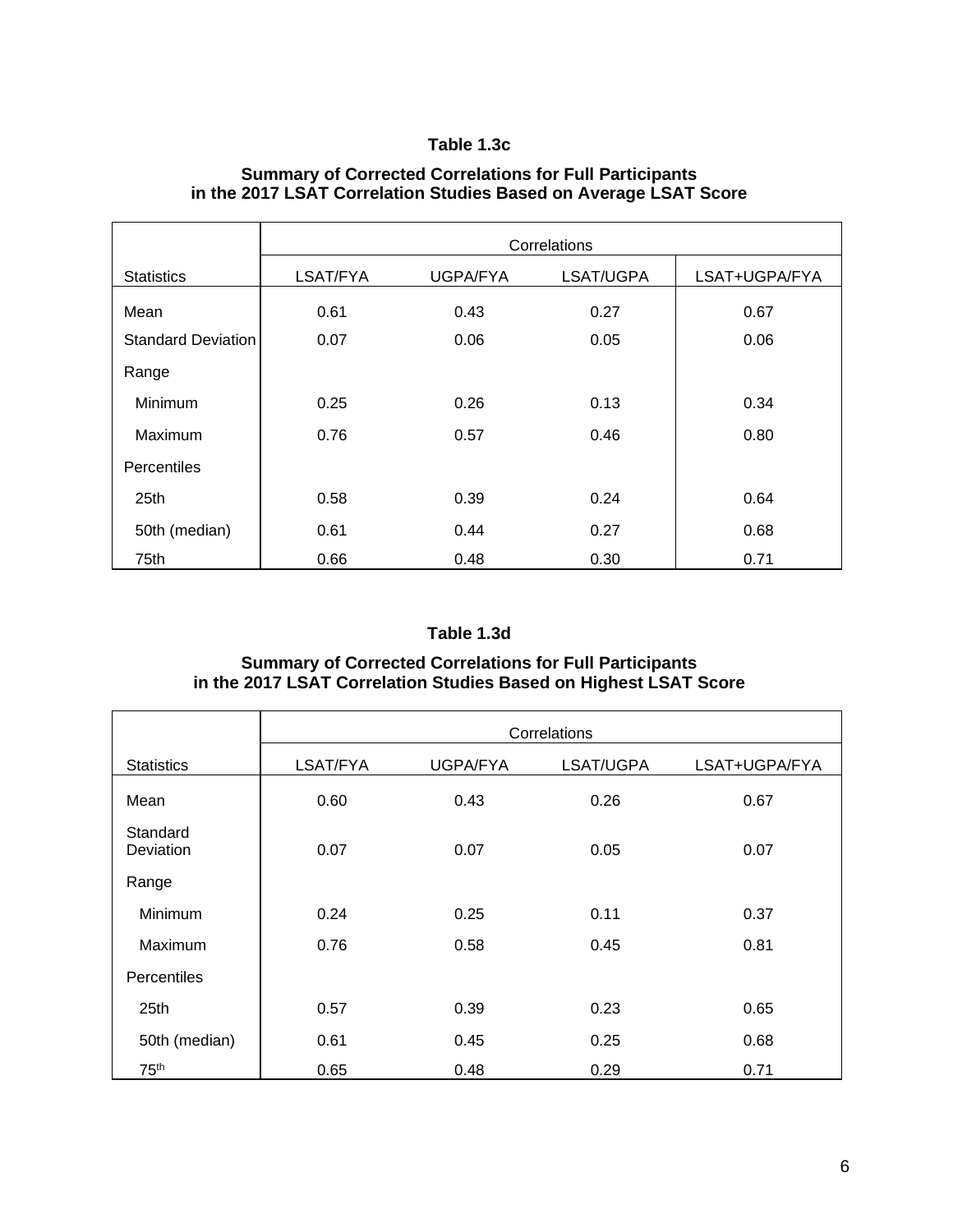**Figure 1.5 Differences in LSAT, UGPA/FYA Correlations**



| Table 1.4 |  |
|-----------|--|
|-----------|--|

**Differences in Correlation Coefficients (Average LSAT Score Minus Highest LSAT Score)**

|                             | <b>Prediction Model</b> |                  |  |  |
|-----------------------------|-------------------------|------------------|--|--|
| <b>Difference Statistic</b> | LSAT+UGPA               | <b>LSAT Only</b> |  |  |
| Mean                        | 0.01                    | 0.03             |  |  |
| <b>Standard Deviation</b>   | 0.01                    | 0.02             |  |  |
| Range                       |                         |                  |  |  |
| Minimum                     | $-0.03$                 | $-0.03$          |  |  |
| Maximum                     | 0.07                    | 0.08             |  |  |
| Percentages                 |                         |                  |  |  |
| 25 <sub>th</sub>            | 0.00                    | 0.01             |  |  |
| 50th (median)               | 0.01                    | 0.03             |  |  |
| 75th                        | 0.02                    | 0.04             |  |  |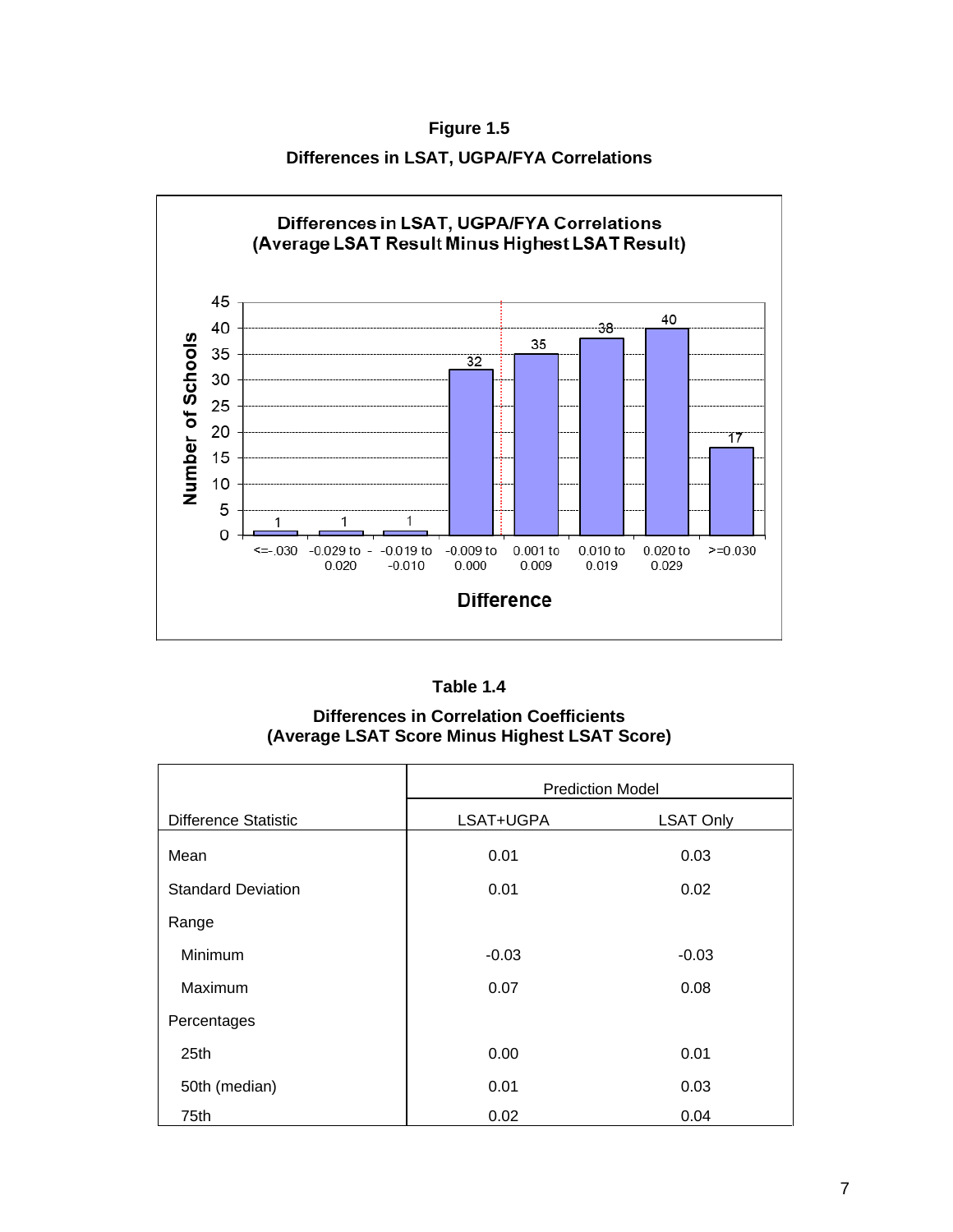**Figure 1.6 Trends in Correlation Results\***



\* Using average LSAT score

**Table 1.5 Trends in Correlation Results\***

|                 | 2008    | 2009    | 2010    | 2011    | 2012    | 2013    | 2014    | 2015  | 2016    | 2017    |
|-----------------|---------|---------|---------|---------|---------|---------|---------|-------|---------|---------|
| LSAT/FYA        | 0.34    | 0.35    | 0.36    | 0.36    | 0.36    | 0.37    | 0.39    | 0.40  | 0.41    | 0.41    |
| <b>UGPA/FYA</b> | 0.29    | 0.29    | 0.28    | 0.27    | 0.26    | 0.26    | 0.26    | 0.27  | 0.27    | 0.27    |
| LSAT/UGPA       | $-0.06$ | $-0.06$ | $-0.06$ | $-0.07$ | $-0.07$ | $-0.07$ | $-0.05$ | -0.04 | $-0.03$ | $-0.04$ |
| LSAT+UGPA/FYA   | 0.46    | 0.47    | 0.47    | 0.47    | 0.47    | 0.47    | 0.48    | 0.50  | 0.50    | 0.50    |

\* Using average LSAT score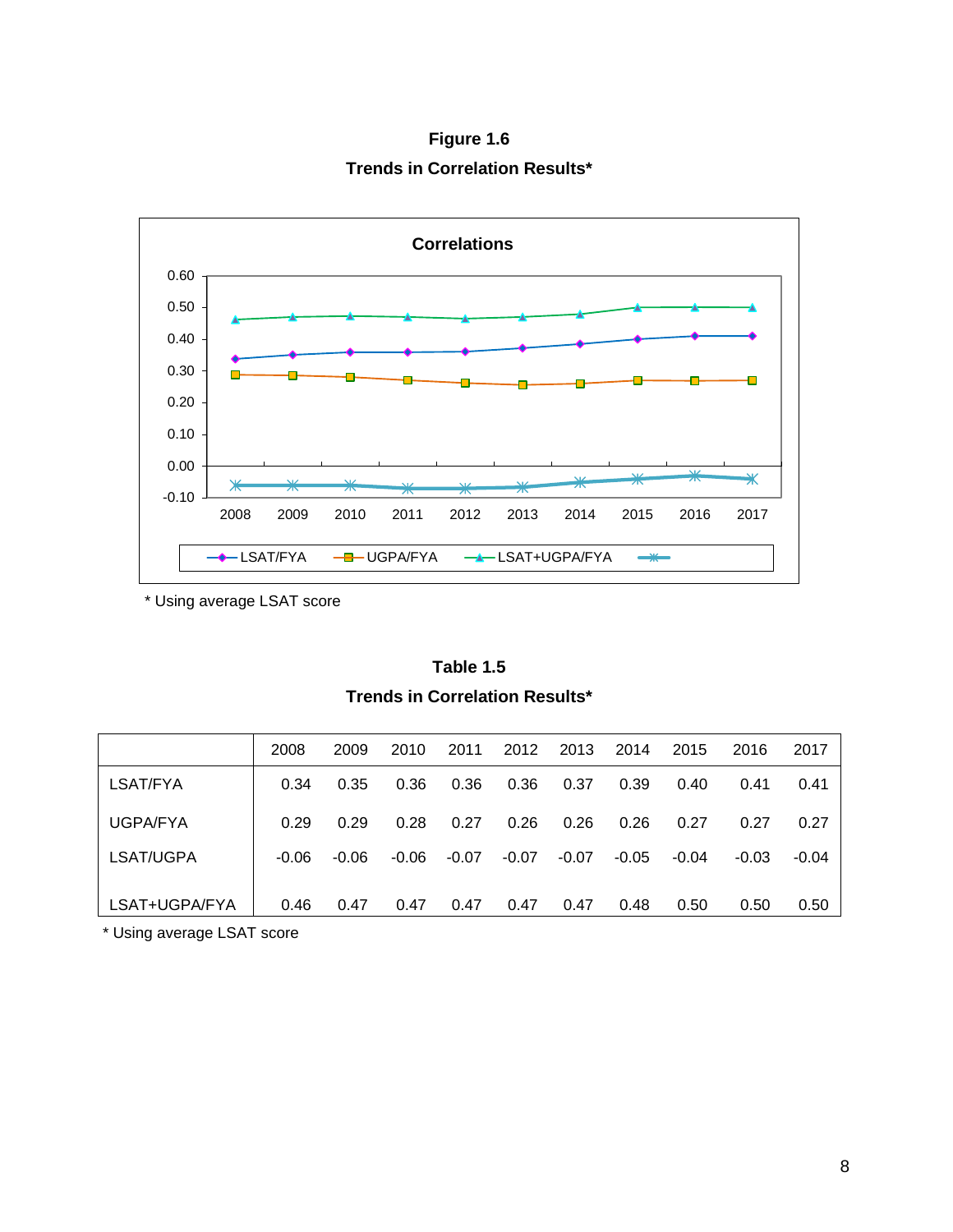| Average LSAT and UGPA Combined<br><b>Stem Leaf</b> | #              |
|----------------------------------------------------|----------------|
| 702                                                | $\overline{c}$ |
| 667                                                | $\overline{2}$ |
| 6 000001122233444                                  | 15             |
| 5 5555555566666677777777777888888899               | 35             |
|                                                    | 50             |
| 455555555566667777777788999999                     | 29             |
| 4 00000111222223333333444444                       | 26             |
| 3667899999                                         | 9              |
| 3 3 3 4                                            | 3              |
| 256                                                | $\overline{2}$ |
| $\overline{2}$                                     | $\mathbf 0$    |
| 1                                                  | 0              |
| 1                                                  | 0              |
| 0                                                  | $\mathbf 0$    |
| 0                                                  | $\overline{0}$ |
|                                                    |                |
| Average LSAT Only                                  |                |
| <b>Stem Leaf</b>                                   | #              |
| 66                                                 | 1              |
| 603                                                | $\overline{2}$ |
| 555666678                                          | 8              |
| 5 00000001111122223444                             | 20             |
| 45555555666667777777777888899                      | 29             |
| 4 000000111111111112222222222222233333444444       | 42             |
| 3555555666667777777888888999999999                 | 35             |
| 3 00111222222233344444                             | 20             |
| 25777888999                                        | 10             |
| 2 1 2 3                                            | 3              |
| 158                                                | $\overline{c}$ |
| 12                                                 | 1              |
| 0                                                  | 0              |
| 0                                                  | 0              |
| <b>UGPA Only</b>                                   |                |
| Stem Leaf                                          | #              |
| 5                                                  | $\mathbf 0$    |
| 4588                                               | 3              |
| 4 01111244444                                      | 11             |
| 3555555556666666678888999                          | 25             |
| 3 000011112222222333333333444444                   | 30             |
| 255555666666667777788888889999999                  | 33             |
| 2 00000111122222223333334444444                    | 30             |
| 1556667778888888999                                | 18             |
| 1 001222233344444                                  | 15             |
| 0578899                                            | 6              |

 $0\,578899$  6<br>0.4  $0.4$  1  $0.3$  1

# **Figure 1.7**

# **Stem and Leaf Plots for Prediction of FYA**

Note: Multiply Stem Leaf by 0.1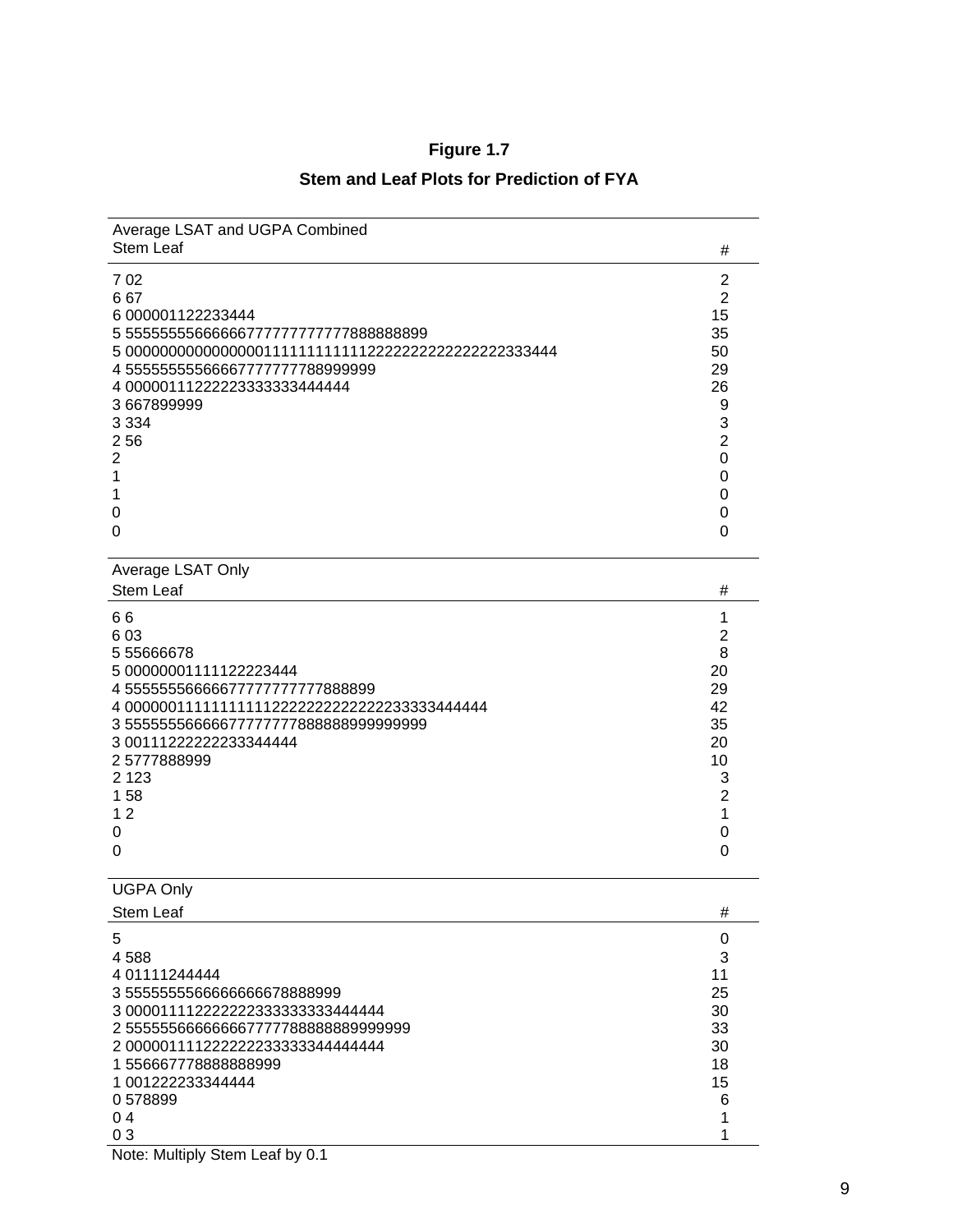## **Table 1.6**

|                           | Average LSAT Score |             |                           |             |  |
|---------------------------|--------------------|-------------|---------------------------|-------------|--|
|                           |                    |             | <b>Highest LSAT Score</b> |             |  |
| <b>Statistic</b>          | <b>LSAT</b>        | <b>UGPA</b> | <b>LSAT</b>               | <b>UGPA</b> |  |
| Mean                      | 59.79              | 40.21       | 57.61                     | 42.39       |  |
| <b>Standard Deviation</b> | 7.63               | 7.63        | 7.87                      | 7.87        |  |
| Range                     |                    |             |                           |             |  |
| Minimum                   | 26.75              | 21.18       | 19.82                     | 23.90       |  |
| Maximum                   | 78.82              | 73.25       | 76.10                     | 80.18       |  |
| Percentiles               |                    |             |                           |             |  |
| 25 <sub>th</sub>          | 54.75              | 35.24       | 52.77                     | 37.63       |  |
| 50th (median)             | 59.62              | 40.38       | 57.77                     | 42.23       |  |
| 75th                      | 64.76              | 45.25       | 62.37                     | 47.23       |  |

# **Summary of Proportional Contributions by Predictor Variable in Predictive Formula**

#### **Table 1.7**

# **Changes in Correlation Coefficients from 2016 to 2017 for Predictors of First-Year Average\***

|                                       |                              | <b>Prediction Model</b>    |                     |
|---------------------------------------|------------------------------|----------------------------|---------------------|
| <b>Difference</b><br><b>Statistic</b> | Average LSAT<br>Score + UGPA | Average LSAT Score<br>Only | <b>UGPA</b><br>Only |
| Mean                                  | 0.00                         | 0.00                       | 0.00                |
| <b>Standard Deviation</b>             | 0.04                         | 0.04                       | 0.05                |
| Range                                 |                              |                            |                     |
| <b>Minimum</b>                        | $-0.11$                      | $-0.15$                    | $-0.11$             |
| Maximum                               | 0.16                         | 0.21                       | 0.15                |
| Percentages                           |                              |                            |                     |
| 25th                                  | $-0.03$                      | $-0.03$                    | $-0.03$             |
| 50th (median)                         | 0.00                         | 0.00                       | 0.00                |
| 75th                                  | 0.02                         | 0.03                       | 0.03                |

\* The 2017 result less the 2016 result, based on the 160 schools who participated in both years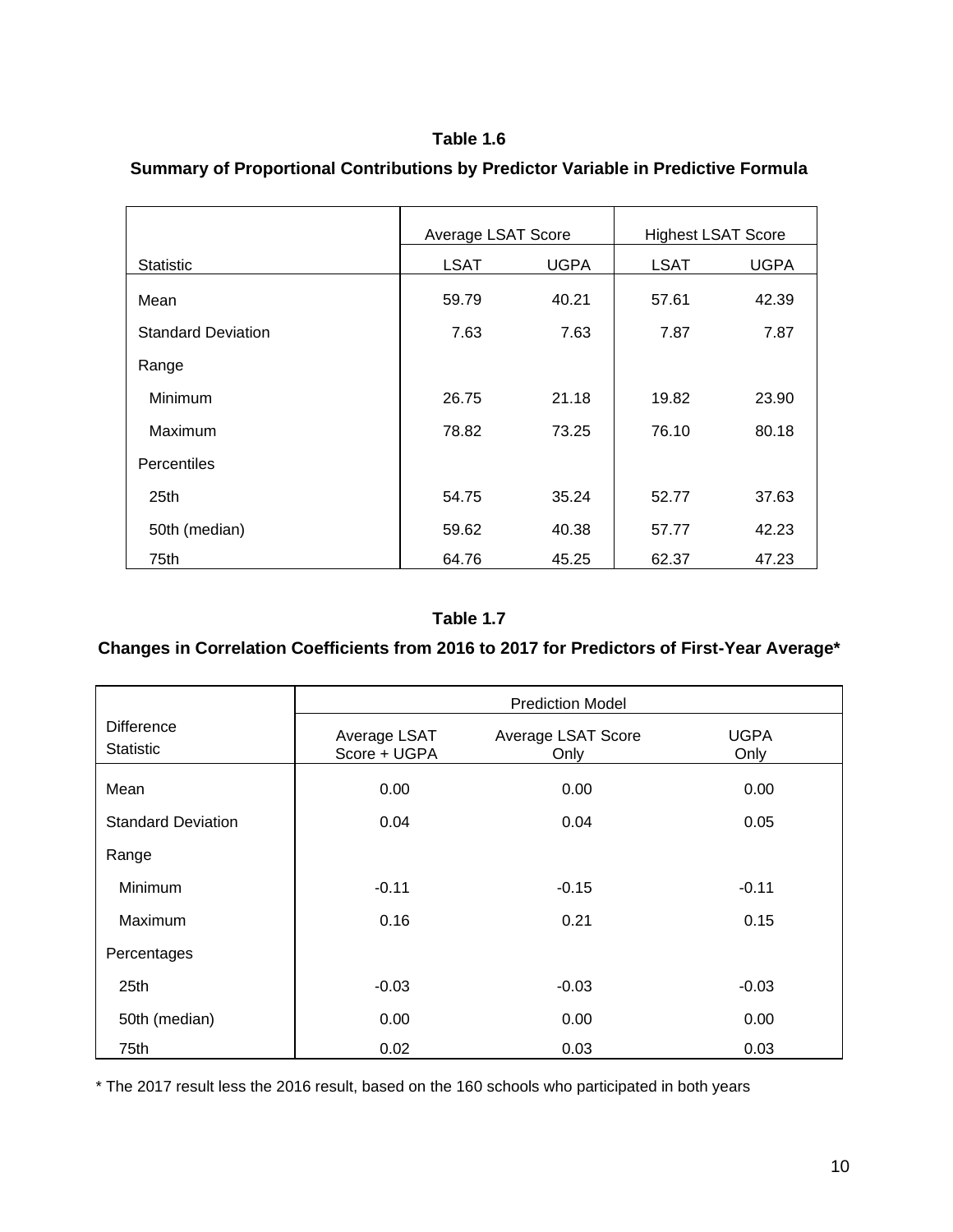# **Figure 1.8**

| Stem and Leaf Plots of Changes in Correlation Coefficients from 2016 to 2017 |  |  |
|------------------------------------------------------------------------------|--|--|
|------------------------------------------------------------------------------|--|--|

|                 | Average LSAT and UGPA Combined           | #                       |
|-----------------|------------------------------------------|-------------------------|
|                 | <b>Stem Leaf</b>                         |                         |
| $\overline{16}$ | 4                                        | 1                       |
| 14              | 1                                        | 1                       |
| 12              |                                          | 0                       |
| 10              | $\mathbf{1}$                             | 1                       |
| 8               |                                          | 0                       |
| 6               | 05655                                    | 5                       |
| $\overline{4}$  | 00134456788886                           | 14                      |
| $\overline{2}$  | 001124478900001233399                    | 21                      |
| 0               | 0000112333566677790011222233344445688888 | 40                      |
| $-0$            | 9977664422111008877654444211             | 28                      |
| $-2$            | 9887655422100888766542200                | 25                      |
| -4              | 6543222075543321                         | 16                      |
| -6              | 8530                                     | 4                       |
| -8              | 86                                       | $\overline{2}$          |
| $-10$           | 40                                       | $\overline{2}$          |
| $-12$           |                                          | 0                       |
|                 | Average LSAT Only                        | #                       |
|                 | Stem Leaf                                |                         |
| 20              | 5                                        | $\overline{1}$          |
| 18              |                                          | 0                       |
| 16              |                                          | 0                       |
| 14              | $\mathbf 0$                              | 1                       |
| 12              |                                          | 0                       |
| 10              | $\overline{7}$                           | 1                       |
| 8               | 12                                       | $\overline{c}$          |
| 6               | 155                                      | 3                       |
| 4               | 001234457800023599                       | 18                      |
| $\overline{2}$  | 00112246677888011224468                  | 23                      |
| 0               | 122334578890000244455566889              | 27                      |
| $-0$            | 7744433221198777654444332211             | 28                      |
| $-2$            | 9966666544321110098755433222100          | 31                      |
| -4              | 7543206555310000                         | 16                      |
| $-6$            | 0050                                     | 4                       |
| -8              | 54                                       | $\overline{\mathbf{c}}$ |
| $-10$           | 21                                       | $\overline{2}$          |
| $-12$           |                                          | $\overline{0}$          |
| $-14$           | 6                                        | 1                       |

Note: Multiply Stem Leaf by 0.01.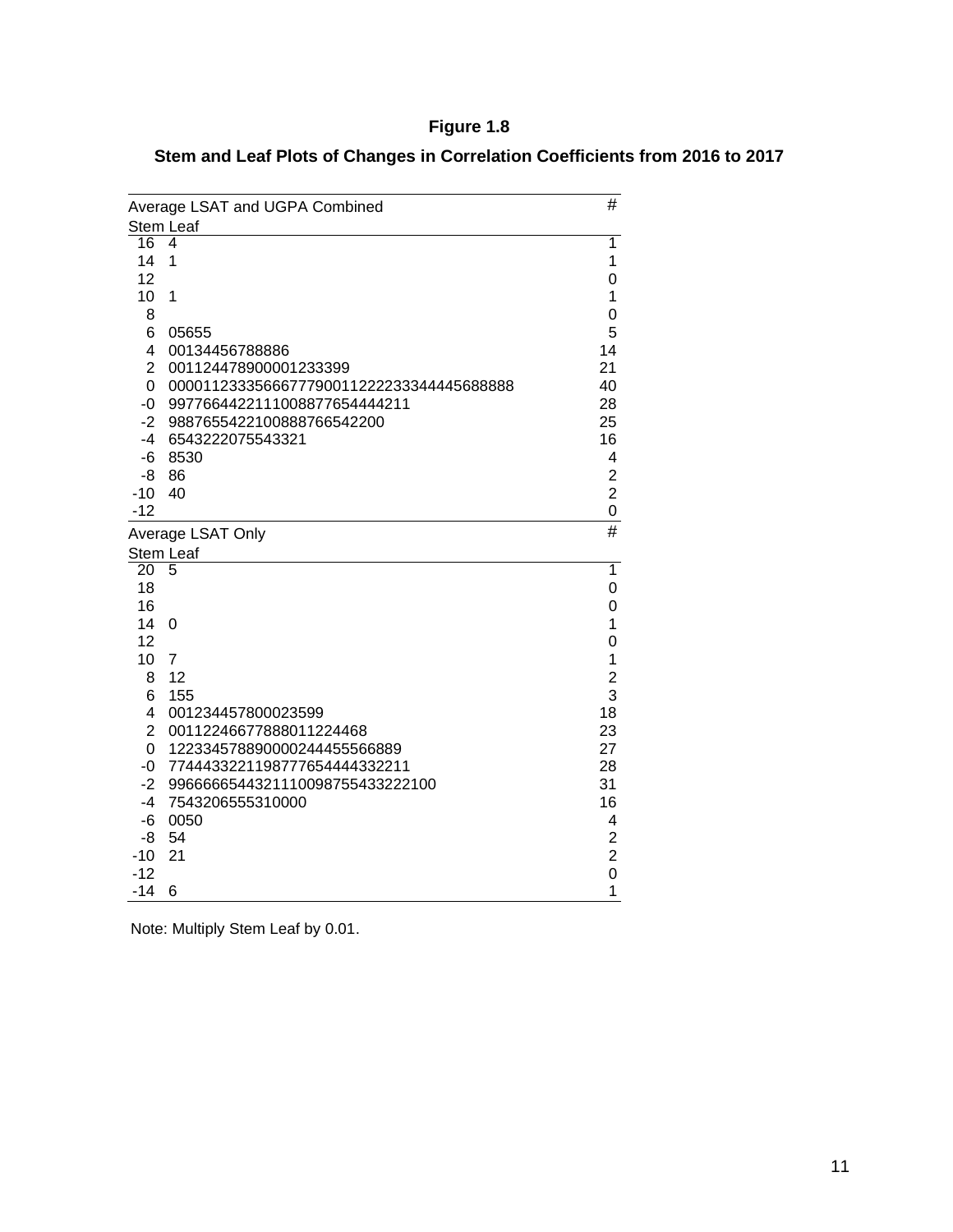# **Figure 1.8 (continued)**

| Stem and Leaf Plots of Changes in Correlation Coefficients from 2016 to 2017 |  |  |  |  |  |
|------------------------------------------------------------------------------|--|--|--|--|--|
|------------------------------------------------------------------------------|--|--|--|--|--|

| <b>UGPA Only</b><br>Stem Leaf |                            |    |  |  |  |
|-------------------------------|----------------------------|----|--|--|--|
| 14                            | 8                          | 1  |  |  |  |
| 12                            |                            | 0  |  |  |  |
| 10                            | 016                        | 3  |  |  |  |
| 8                             | 77837                      | 5  |  |  |  |
| 6                             | 23679                      | 5  |  |  |  |
| 4                             | 3578890367889              | 13 |  |  |  |
| 2                             | 011113445566688899233567   | 24 |  |  |  |
| 0                             | 0111333345902333456667889  | 25 |  |  |  |
| -0                            | 98776554222110966555443221 | 26 |  |  |  |
| $-2$                          | 88775433308877766655532221 | 26 |  |  |  |
| -4                            | 8643200966443310           | 16 |  |  |  |
| -6                            | 0995440                    | 7  |  |  |  |
| -8                            | 63099530                   | 8  |  |  |  |
| -10                           | 9                          | 1  |  |  |  |
| -12                           |                            | ი  |  |  |  |

Note: Multiply Stem Leaf by 0.01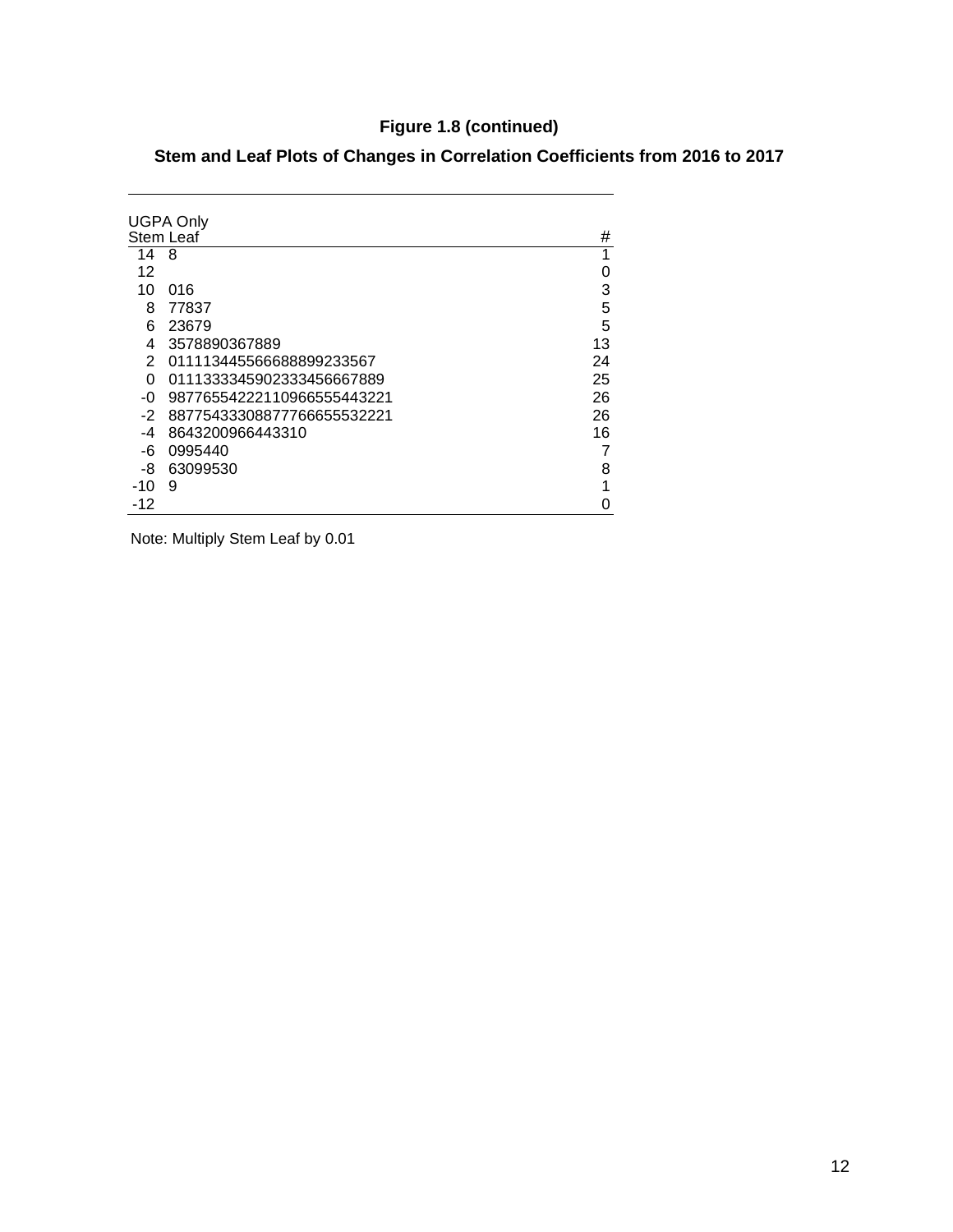# **Part 2. Results From 2018 LSAT Correlation Study**

The annual LSAT Correlation Studies provide important information about the predictive validity of LSAT scores and undergraduate grade point averages (UGPAs) at each law school and their relationship to their students' first-year law school grades. Previous LSAT Correlation Studies have confirmed that LSAT score is a good predictor of first-year law school performance. The findings have also verified that the combination of LSAT score and UGPA is usually better at predicting first-year performance than either factor alone.

From August 2018 through May 2019, 179 law schools participated in the 2018 cycle of the First-Year Performance/LSAT and UGPA Correlation Studies. The number of participants continued to be at the lower levels experienced since the inception of disclosure agreements in 2012.

For most schools, the study was based on full-time students in the 2015, 2016, and 2017 fall-entering classes. Schools that instituted grade scale changes in 2016 or 2017, or those that did not participate in all 3 study years, may have data representing a different set of entering classes. Data for the fall 2017 entering class were combined with the data for up to two previous entering classes, as available, to update the validity analysis for each school.

The results for 171 ABA-approved schools, 1 non-ABA-approved school, and 7 Canadian schools are summarized in the tables and figures that follow (**Table 2.1, Figure 2.1**). Six schools are omitted from the rest of the summary for the following reasons: insufficient combined class size, atypical score distributions or evidence of preselection effects, or a preference to be excluded from the summary.

In addition to the standard analysis, the study includes results for the school applicant pools and provides a multivariate correction for restriction of range. The corrected correlation estimates for the applicant pools (**Table 2.2b**) are higher than the raw correlations for the matriculant group (**Table 2.2a**) and should give a better assessment of the predictive validity of LSAT score and UGPA.

Although the outcomes for individual schools may have fluctuated from those obtained last year, the summary results are similar for these entering classes. For the sixth year in a row, the mean of the average LSAT scores for these matriculants has declined. Score variation declined to levels similar to those observed in the 2014 cycle (**Figures 2.3 and 2.4**). The mean correlations of first-year average (FYA) with LSAT score remained stable (**Table 2.4, Figure 2.6**). Correlations of FYA with LSAT score alone and with the combined predictors have remained steady since the 2015 cycle.

In recognition of ABA reporting requirements, a second report based on highest LSAT score was produced for each school. For 143 (86%) of the schools, average LSAT score was a better predictor than highest LSAT score (**Figure 2.5**), although the difference was slight. This summary focuses on results obtained by using average LSAT score.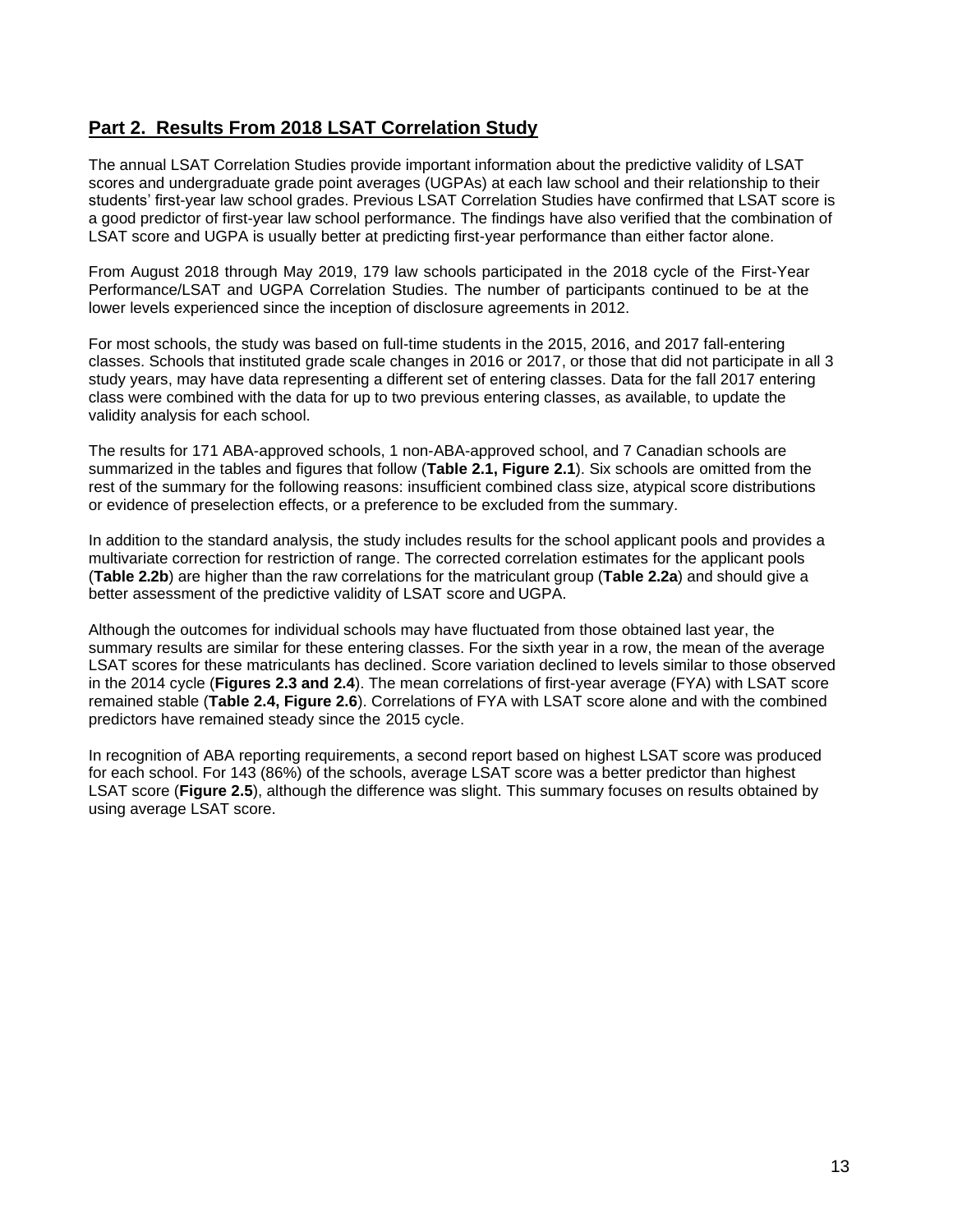#### **Table 2.1**

|                           |                   |         | Variable |       |
|---------------------------|-------------------|---------|----------|-------|
|                           | Combined          | Average | Highest  |       |
| <b>Statistic</b>          | <b>Class Size</b> | LSAT    | LSAT     | UGPA* |
| Number of Schools         | 172               | 172     | 172      | 169   |
| Mean                      | 420.48            | 153.99  | 155.03   | 3.35  |
| <b>Standard Deviation</b> | 210.27            | 5.36    | 5.38     | 0.20  |
| Range                     |                   |         |          |       |
| Minimum                   | 30                | 142.84  | 144.25   | 2.86  |
| Maximum                   | 1,251             | 168.47  | 169.79   | 3.83  |
| Percentiles               |                   |         |          |       |
| 25th                      | 274               | 150.32  | 151.44   | 3.22  |
| 50th (median)             | 390               | 153.39  | 154.32   | 3.36  |
| 75th                      | 540               | 157.55  | 158.65   | 3.48  |

# **Descriptive Statistics for Full Participants in the 2018 LSAT Correlation Studies**

\* Only schools with standard UGPA scale data are included.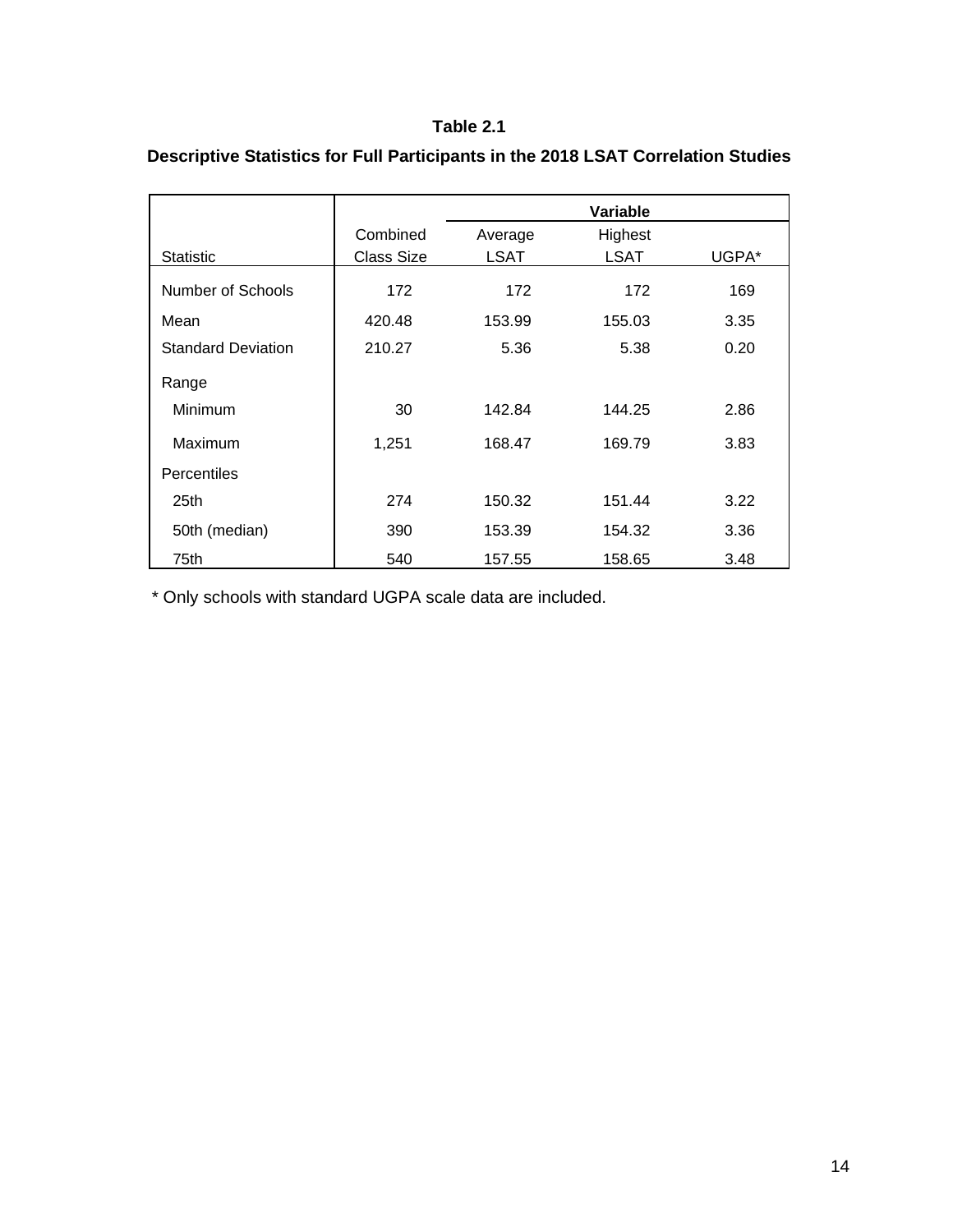**Figure 2.1 Trends in Correlation Studies Participation**



**Figure 2.2 Trends in Mean Combined Class Size**

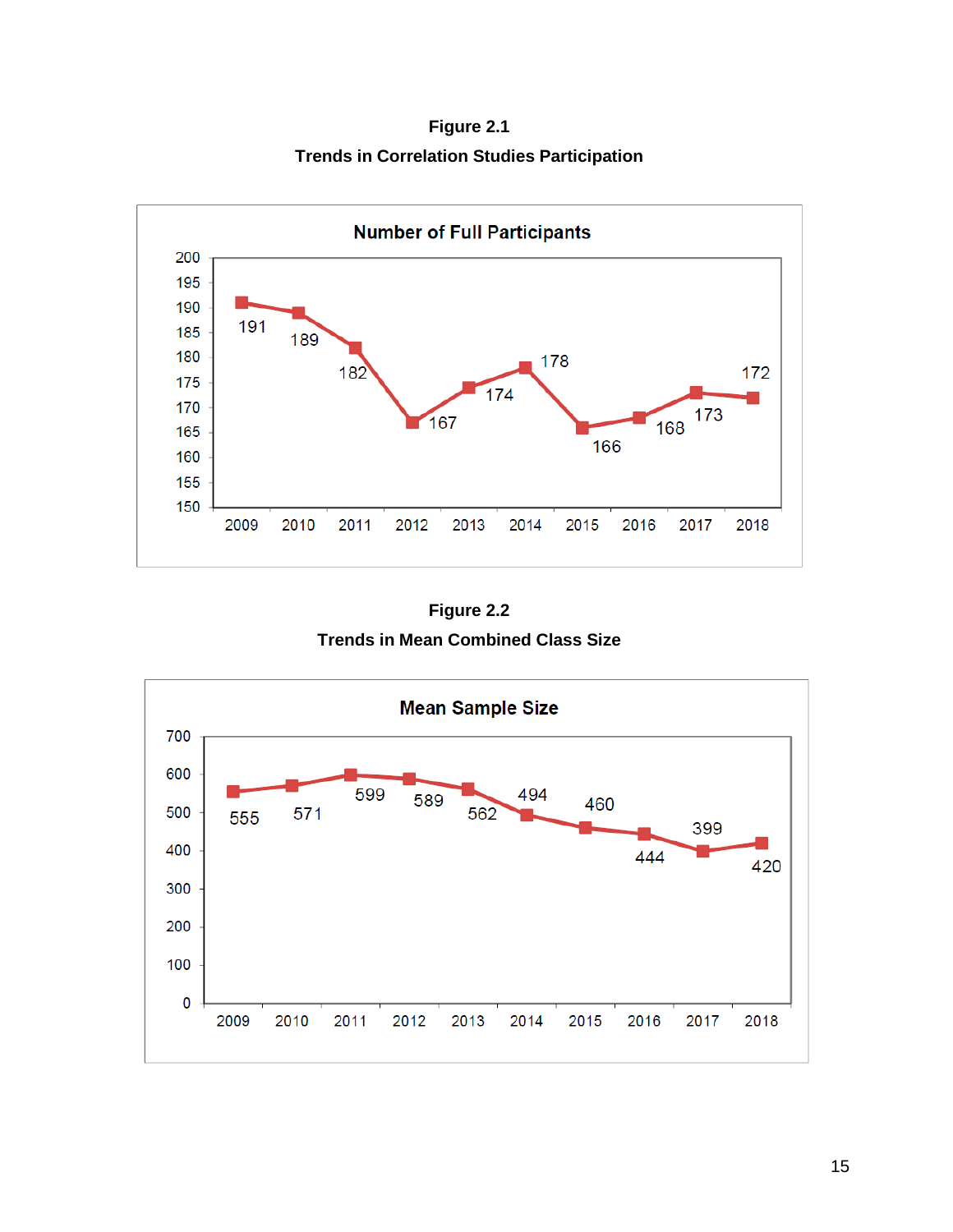**Figure 2.3 Mean LSAT Score for Combined First-Year Classes**



**Figure 2.4**

**Mean LSAT Standard Deviation for Combined First-Year Classes**

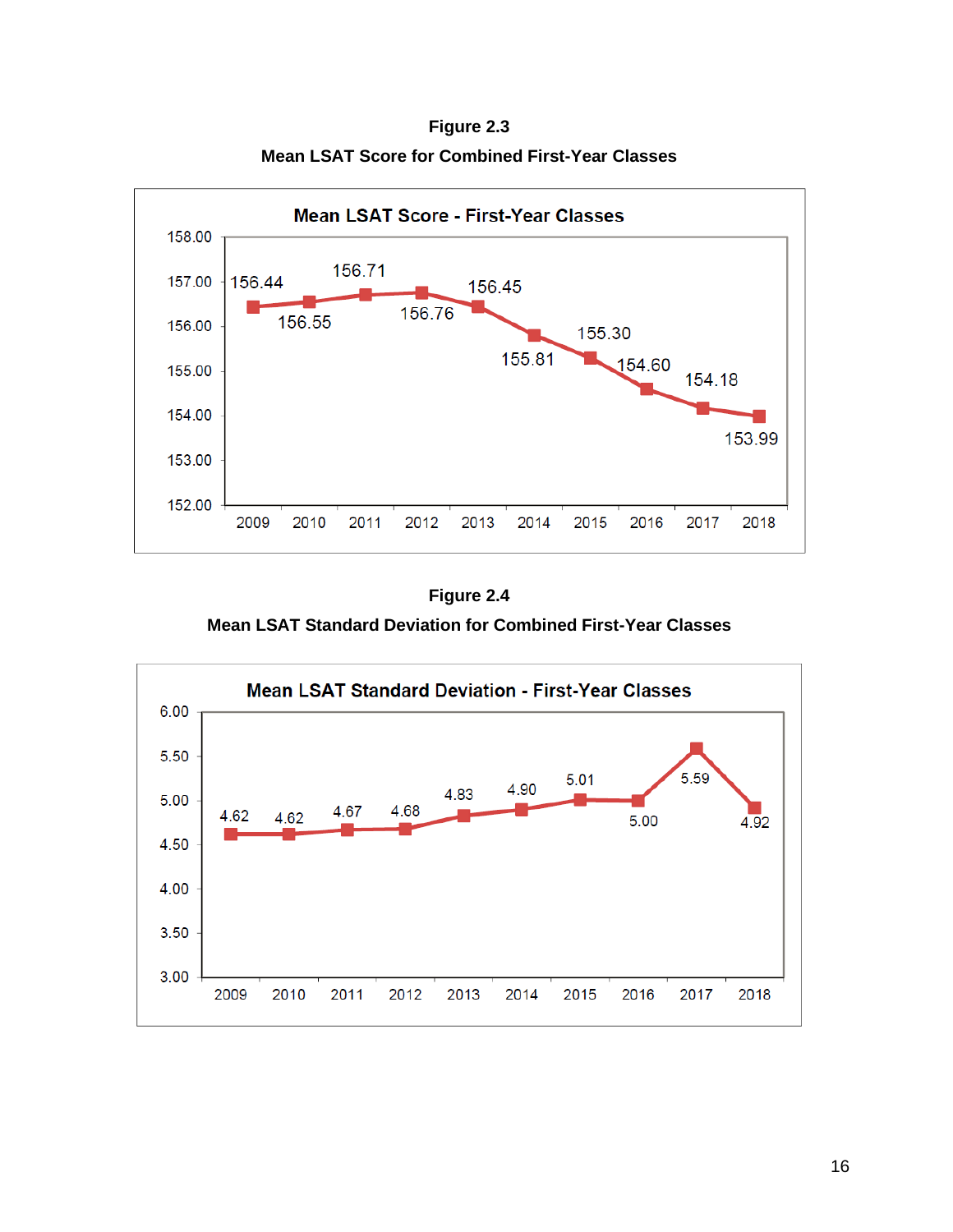### **Table 2.2a**

|                       | Correlations |         |                 |         |           |         |               |  |
|-----------------------|--------------|---------|-----------------|---------|-----------|---------|---------------|--|
|                       | LSAT/FYA     |         |                 |         | LSAT/UGPA |         | LSAT+UGPA/FYA |  |
| <b>Statistic</b>      | Average      | Highest | <b>UGPA/FYA</b> | Average | Highest   | Average | Highest       |  |
| Mean                  | 0.41         | 0.38    | 0.26            | $-0.04$ | $-0.08$   | 0.50    | 0.49          |  |
| Standard<br>Deviation | 0.09         | 0.09    | 0.10            | 0.15    | 0.16      | 0.08    | 0.08          |  |
| Range                 |              |         |                 |         |           |         |               |  |
| Minimum               | 0.14         | 0.14    | 0.01            | $-0.46$ | $-0.53$   | 0.20    | 0.22          |  |
| Maximum               | 0.67         | 0.64    | 0.47            | 0.30    | 0.27      | 0.73    | 0.70          |  |
| <b>Percentiles</b>    |              |         |                 |         |           |         |               |  |
| 25 <sub>th</sub>      | 0.35         | 0.32    | 0.20            | $-0.14$ | $-0.19$   | 0.45    | 0.43          |  |
| 50 <sup>th</sup>      |              |         |                 |         |           |         |               |  |
| (median)              | 0.40         | 0.38    | 0.28            | $-0.04$ | $-0.08$   | 0.50    | 0.49          |  |
| 75th                  | 0.46         | 0.44    | 0.33            | 0.06    | 0.04      | 0.55    | 0.54          |  |

## **Summary Correlations for Participants in the 2018 LSAT Correlation Studies Based on LSAT Score**

#### **Table 2.2b**

#### **Summary of Corrected Correlations for Participants in the 2018 LSAT Correlation Studies Based on LSAT Score**

|                       | Correlations |         |          |         |           |         |               |  |
|-----------------------|--------------|---------|----------|---------|-----------|---------|---------------|--|
|                       | LSAT/FYA     |         |          |         | LSAT/UGPA |         | LSAT+UGPA/FYA |  |
| <b>Statistic</b>      | Average      | Highest | UGPA/FYA | Average | Highest   | Average | Highest       |  |
| Mean                  | 0.60         | 0.60    | 0.43     | 0.26    | 0.25      | 0.67    | 0.67          |  |
| Standard<br>Deviation | 0.07         | 0.07    | 0.06     | 0.05    | 0.05      | 0.06    | 0.06          |  |
| Range                 |              |         |          |         |           |         |               |  |
| Minimum               | 0.29         | 0.38    | 0.21     | 0.12    | 0.10      | 0.32    | 0.41          |  |
| Maximum               | 0.82         | 0.80    | 0.57     | 0.45    | 0.44      | 0.85    | 0.84          |  |
| <b>Percentiles</b>    |              |         |          |         |           |         |               |  |
| 25th                  | 0.57         | 0.56    | 0.39     | 0.23    | 0.21      | 0.63    | 0.63          |  |
| 50th (median)         | 0.61         | 0.61    | 0.43     | 0.26    | 0.25      | 0.68    | 0.68          |  |
| 75th                  | 0.64         | 0.65    | 0.47     | 0.30    | 0.28      | 0.71    | 0.71          |  |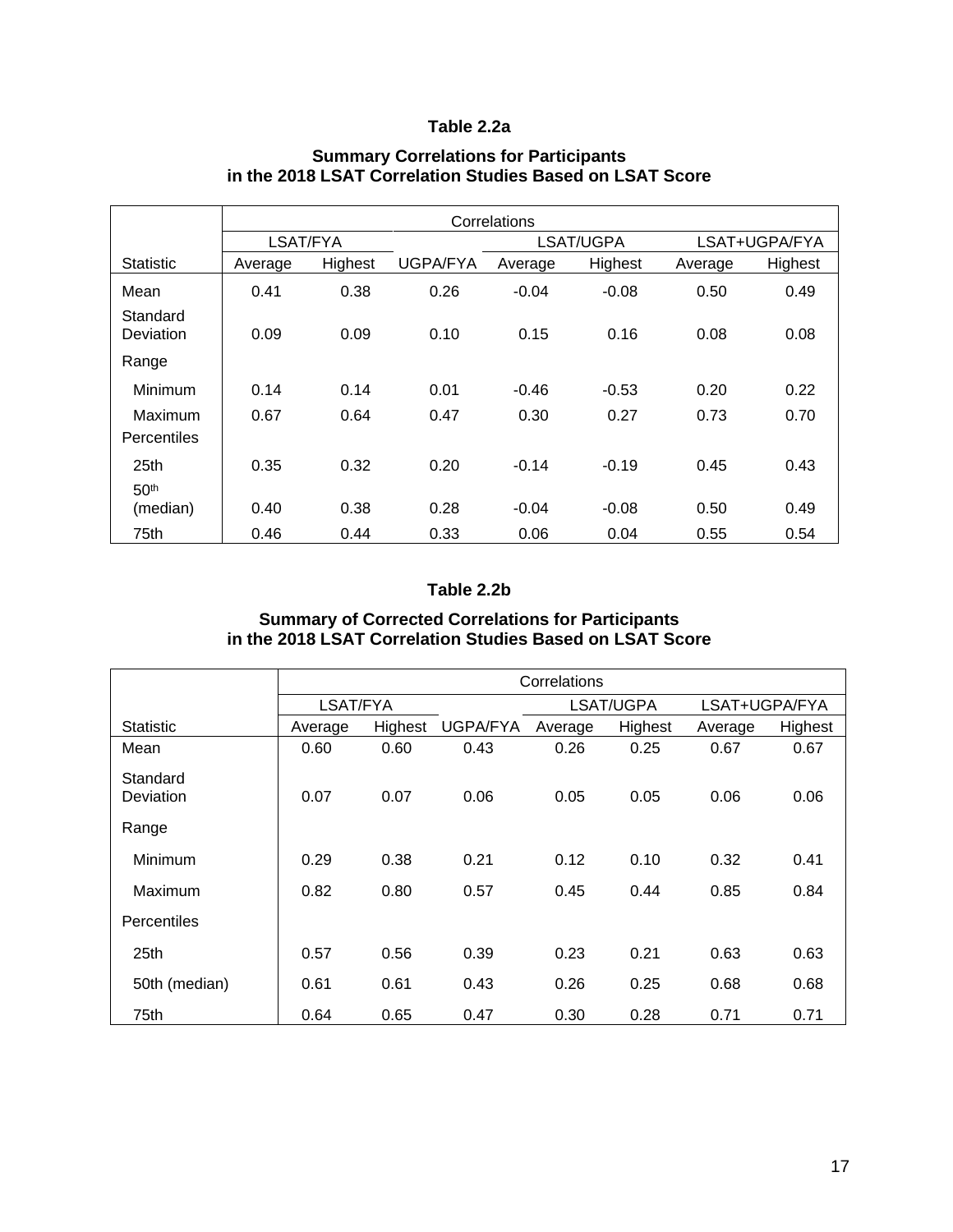## **Figure 2.5**

#### **Differences in LSAT+UGPA/FYA Correlations**

**Figure 2.5**

**Differences in LSAT, UGPA/FYA Correlations**





**Differences in Correlation Coefficients (Average LSAT Score Minus Highest LSAT Score)**

|                             | <b>Prediction Model</b> |                  |  |  |
|-----------------------------|-------------------------|------------------|--|--|
| <b>Difference Statistic</b> | LSAT+UGPA               | <b>LSAT Only</b> |  |  |
| Mean                        | 0.01                    | 0.03             |  |  |
| <b>Standard Deviation</b>   | 0.01                    | 0.02             |  |  |
| Range                       |                         |                  |  |  |
| Minimum                     | $-0.02$                 | $-0.02$          |  |  |
| Maximum                     | 0.06                    | 0.07             |  |  |
| Percentages                 |                         |                  |  |  |
| 25 <sub>th</sub>            | 0.00                    | 0.01             |  |  |
| 50th (median)               | 0.01                    | 0.03             |  |  |
| 75th                        | 0.02                    | 0.04             |  |  |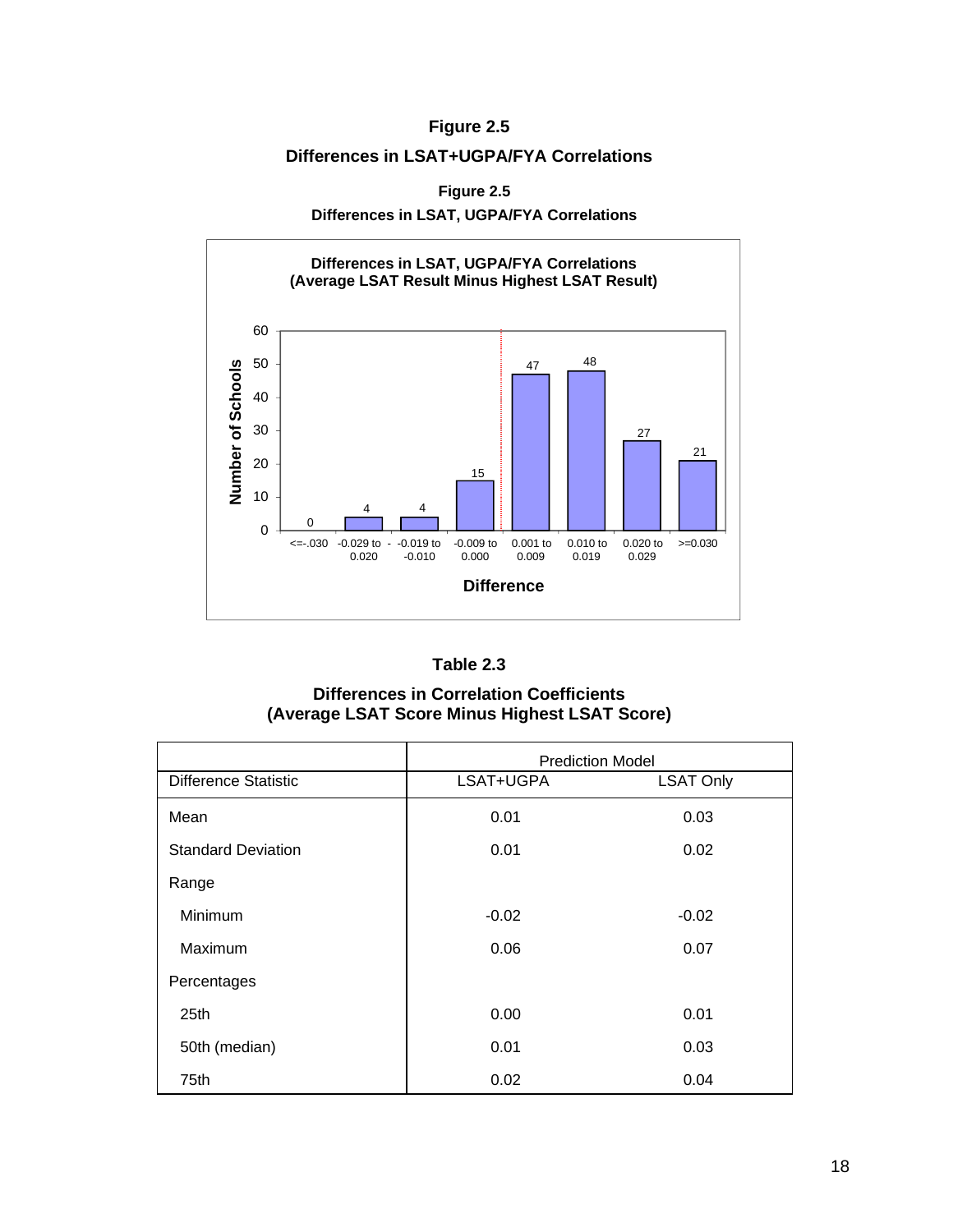

**Figure 2.6 Trends in Correlation Results\*** 

\* Using average LSAT score.

| Table 2.4                             |
|---------------------------------------|
| <b>Trends in Correlation Results*</b> |

|               | 2009    | 2010    | 2011    | 2012    | 2013    | 2014    | 2015  | 2016    | 2017    | 2018    |
|---------------|---------|---------|---------|---------|---------|---------|-------|---------|---------|---------|
| LSAT/FYA      | 0.35    | 0.36    | 0.36    | 0.36    | 0.37    | 0.39    | 0.40  | 0.41    | 0.41    | 0.41    |
| UGPA/FYA      | 0.29    | 0.28    | 0.27    | 0.26    | 0.26    | 0.26    | 0.27  | 0.27    | 0.27    | 0.26    |
| LSAT/UGPA     | $-0.06$ | $-0.06$ | $-0.07$ | $-0.07$ | $-0.07$ | $-0.05$ | -0.04 | $-0.03$ | $-0.04$ | $-0.04$ |
| LSAT+UGPA/FYA | 0.47    | 0.47    | 0.47    | 0.47    | 0.47    | 0.48    | 0.50  | 0.50    | 0.50    | 0.50    |

\* Using average LSAT score.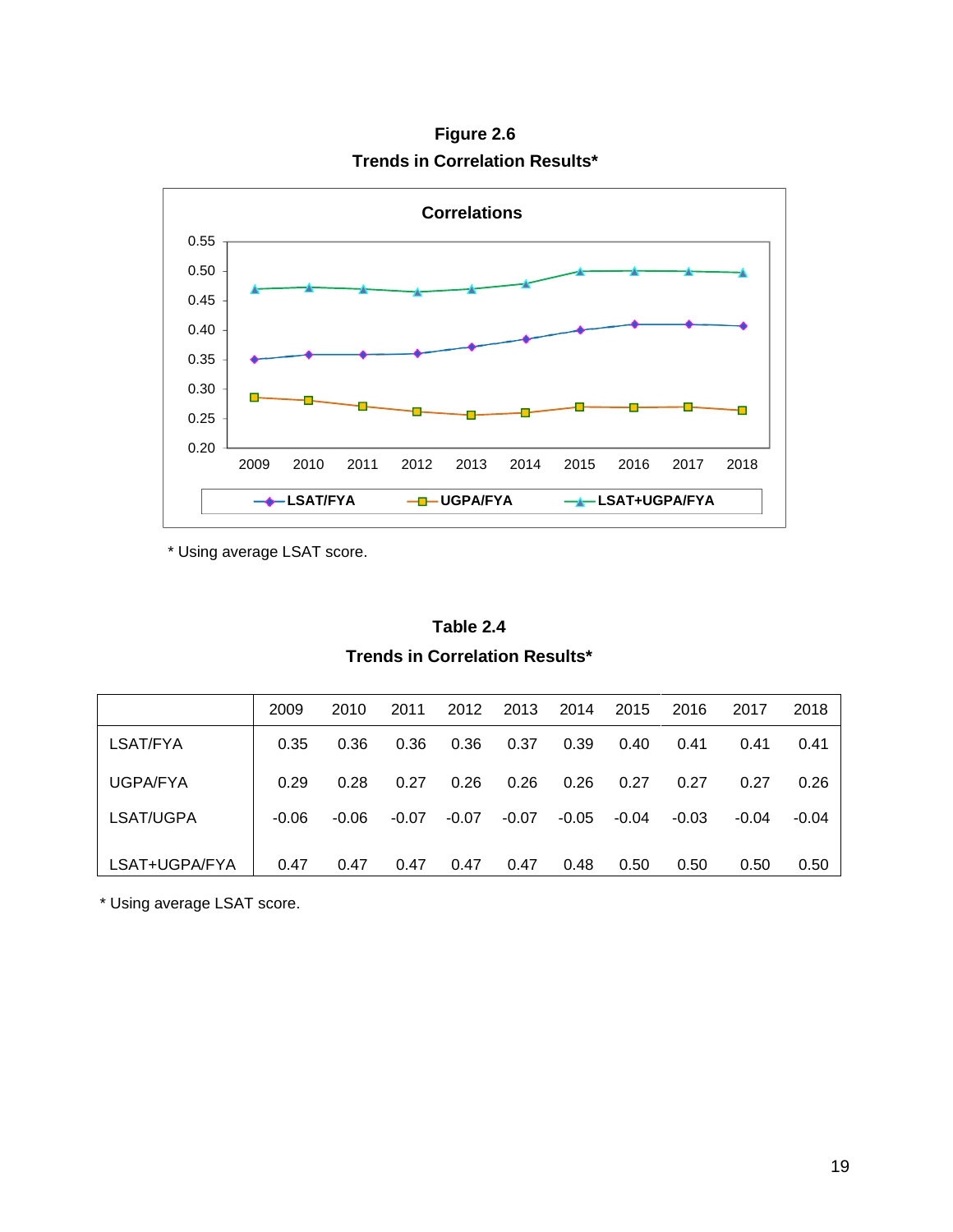**Figure 2.7**

**Distribution of Prediction of FYA**

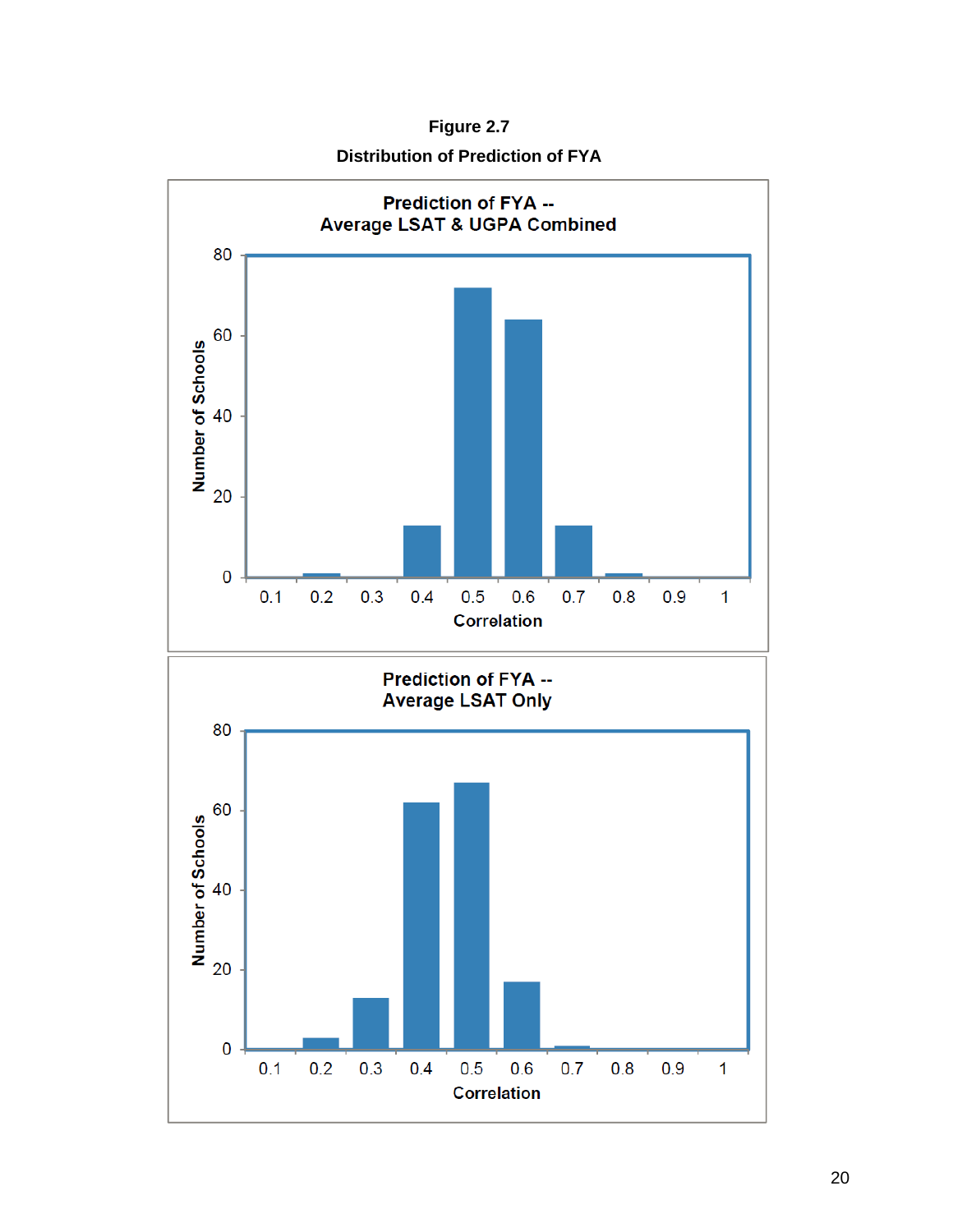**Figure 2.7 (continued) Distribution of Prediction of FYA**

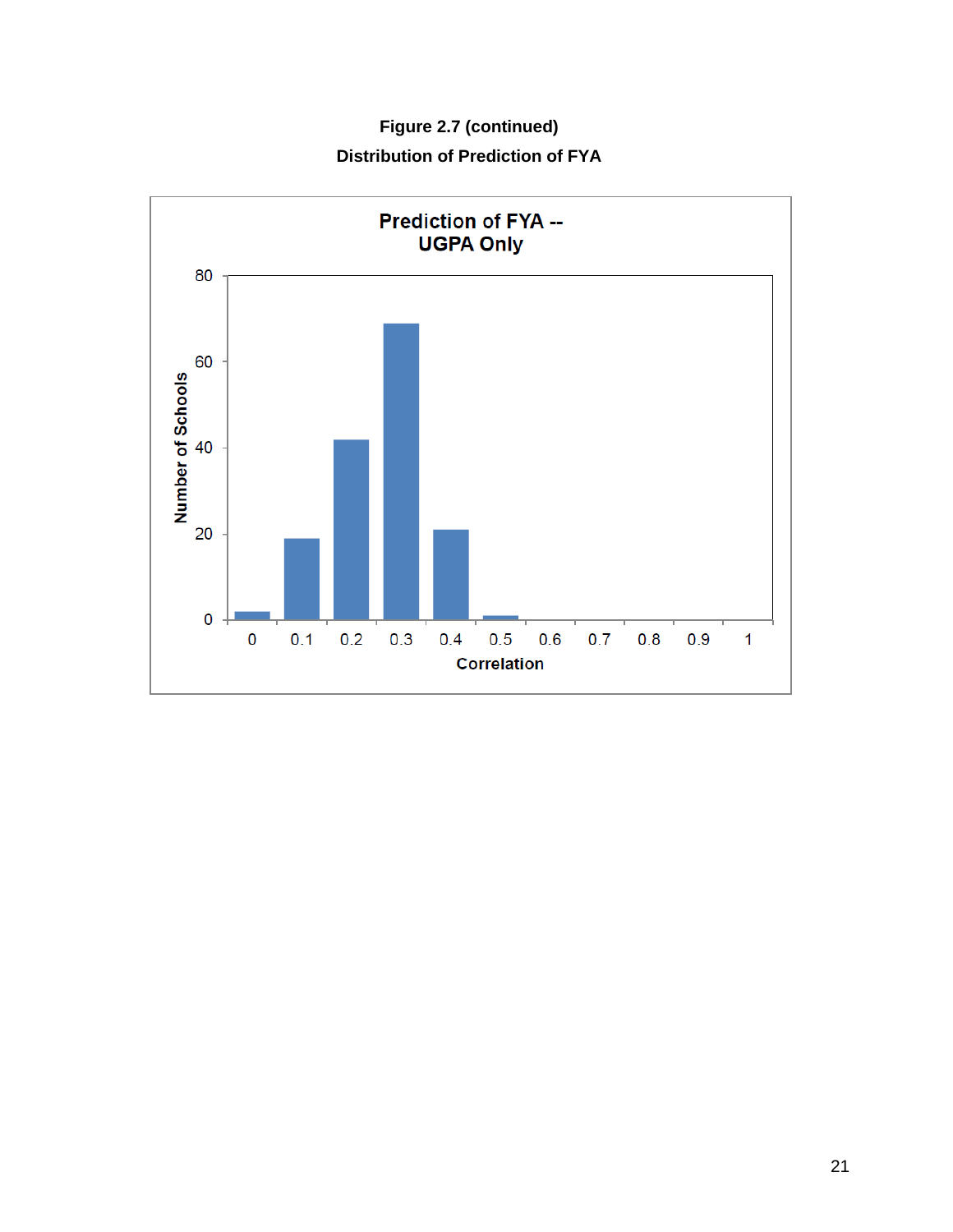#### **Table 2.5**

|                           | Average LSAT Score |             |             | <b>Highest LSAT Score</b> |
|---------------------------|--------------------|-------------|-------------|---------------------------|
| <b>Statistic</b>          | LSAT               | <b>UGPA</b> | <b>LSAT</b> | <b>UGPA</b>               |
| Mean                      | 59.83              | 40.17       | 57.69       | 42.31                     |
| <b>Standard Deviation</b> | 7.57               | 7.57        | 7.50        | 7.50                      |
| Range                     |                    |             |             |                           |
| Minimum                   | 37.18              | 20.27       | 33.95       | 23.64                     |
| Maximum                   | 79.73              | 62.82       | 76.36       | 66.05                     |
| Percentiles               |                    |             |             |                           |
| 25 <sub>th</sub>          | 54.48              | 34.69       | 52.83       | 36.78                     |
| 50th (median)             | 60.10              | 39.91       | 57.78       | 42.23                     |
| 75th                      | 65.31              | 45.52       | 62.23       | 47.18                     |

## **Summary of Proportional Contributions by Predictor Variable in Predictive Formula**

#### **Table 2.6**

# **Changes in Correlation Coefficients from 2017 to 2018 for Predictors of First-Year Average\***

|                           | <b>Prediction Model</b>      |                            |                     |  |  |  |
|---------------------------|------------------------------|----------------------------|---------------------|--|--|--|
| Difference Statistic      | Average LSAT<br>Score + UGPA | Average LSAT<br>Score Only | <b>UGPA</b><br>Only |  |  |  |
| Mean                      | $-0.01$                      | $-0.01$                    | $-0.01$             |  |  |  |
| <b>Standard Deviation</b> | 0.04                         | 0.04                       | 0.05                |  |  |  |
| Range                     |                              |                            |                     |  |  |  |
| <b>Minimum</b>            | $-0.16$                      | $-0.12$                    | $-0.12$             |  |  |  |
| Maximum                   | 0.11                         | 0.15                       | 0.14                |  |  |  |
| Percentages               |                              |                            |                     |  |  |  |
| 25th                      | $-0.03$                      | $-0.03$                    | $-0.03$             |  |  |  |
| 50th (median)             | $-0.01$                      | $-0.01$                    | 0.00                |  |  |  |
| 75th                      | 0.02                         | 0.02                       | 0.02                |  |  |  |

\* The 2018 result less the 2017 result, based on the 158 schools who participated in both years.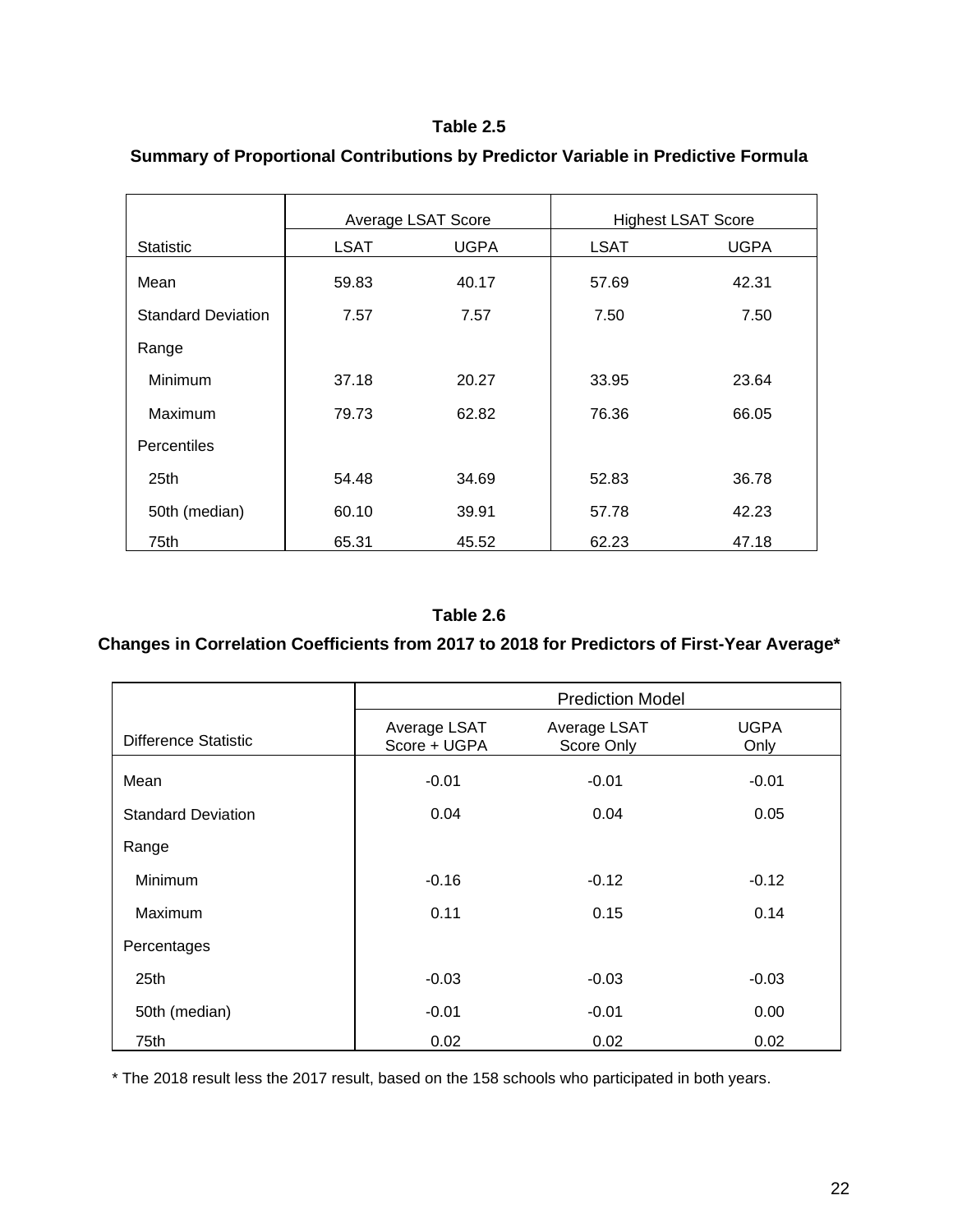# **Part 3. Results From 2019 LSAT Correlation Study**

The annual LSAT Correlation Studies provide important information about the predictive validity of LSAT scores and undergraduate grade point averages (UGPAs) at each law school and their relationship to their students' first-year law school grades. Previous LSAT Correlation Studies have confirmed that LSAT score is a good predictor of first-year law school performance. The findings have also verified that the combination of LSAT score and UGPA is usually better at predicting first-year performance than either factor alone.

From August 2019 through May 2020, 163 law schools participated in the 2019 cycle of the First-Year Performance/LSAT and UGPA Correlation Studies. The number of participants remains at the lower levels experienced since the inception of data disclosure agreements in 2012.

For most schools, the study was based on full-time students in the 2016, 2017, and 2018 fall-entering classes. Schools that instituted grade scale changes in 2017 or 2018, or those that did not participate in all 3 study years, may have data representing a different set of entering classes. Data for the fall 2018 entering class were combined with the data for up to two previous entering classes, as available, to update the validity analysis for each school.

The results for 158 ABA-approved schools and 5 Canadian schools are summarized in the tables and figures that follow (**Table 3.1, Figure 3.1**). Four schools are omitted from the rest of summary for the following reasons: insufficient combined class size, multiple entering classes and classifications, atypical score distributions, or a preference to be excluded from the summary.

In addition to the standard analysis, the study includes results for the school applicant pools and provides a multivariate correction for restriction of range. The corrected correlation estimates for the applicant pools (**Table 3.2b**) are higher than the raw correlations for the matriculant group (**Table 3.2a**) and shouldgive a better assessment of the predictive validity of LSAT score and UGPA.

Although the outcomes for individual schools may have fluctuated from those obtained last year, the summary results are similar for these entering classes. The mean of the average LSAT scores for matriculants was similar to the prior cycle's results after having previously declined for 6 straight years. Score variation increased to levels similar to those observed in the 2017 cycle (**Figures 3.3 and 3.4**). The mean correlations of first-year average (FYA) with LSAT score remained stable (**Table 3.4, Figure 3.6**). Correlations of FYA with LSAT score alone and with the combined predictors have remained steady since the 2015 cycle.

In recognition of ABA reporting requirements, a second report based on highest LSAT score was produced for each school. For 135 (88%) of the schools, average LSAT score was a better predictor than highest LSAT score (**Figure 3.5**), although the difference was slight. This summary focuses on results obtained by using average LSAT score.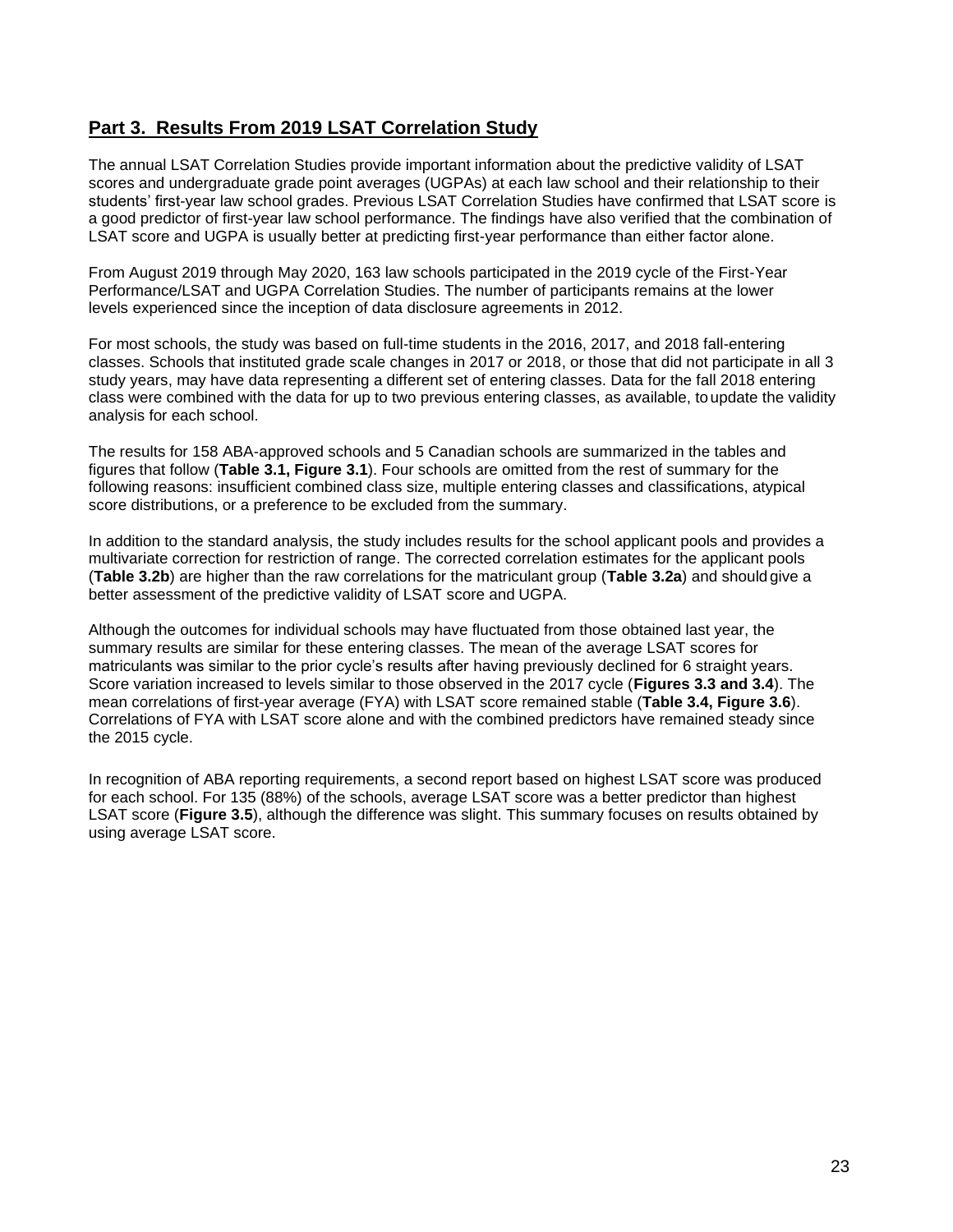#### **Table 3.1**

|                           | Variable              |                   |                   |       |  |  |
|---------------------------|-----------------------|-------------------|-------------------|-------|--|--|
|                           | <b>Combined Class</b> | Average           | Highest           |       |  |  |
| <b>Statistic</b>          | Size                  | <b>LSAT Score</b> | <b>LSAT Score</b> | UGPA* |  |  |
| <b>Total Participants</b> | 163                   | 163               | 163               | 159   |  |  |
| Number of Schools**       | 159                   | 159               | 159               | 157   |  |  |
| Mean                      | 452.92                | 153.93            | 155.05            | 3.36  |  |  |
| <b>Standard Deviation</b> | 215.77                | 5.38              | 5.38              | 0.19  |  |  |
| Range                     |                       |                   |                   |       |  |  |
| <b>Minimum</b>            | 58                    | 142.85            | 144.30            | 2.90  |  |  |
| Maximum                   | 1,245                 | 168.64            | 170.23            | 3.83  |  |  |
| Percentiles               |                       |                   |                   |       |  |  |
| 25th                      | 285                   | 150.18            | 151.22            | 3.23  |  |  |
| 50th (median)             | 433                   | 153.22            | 154.23            | 3.35  |  |  |
| 75th                      | 565                   | 157.62            | 158.77            | 3.48  |  |  |

# **Descriptive Statistics for Full Participants in the 2019 LSAT Correlation Studies**

\*Only schools with standard UGPA scale data are included.

\*\*Summary data is based on these schools which met all participation requirements.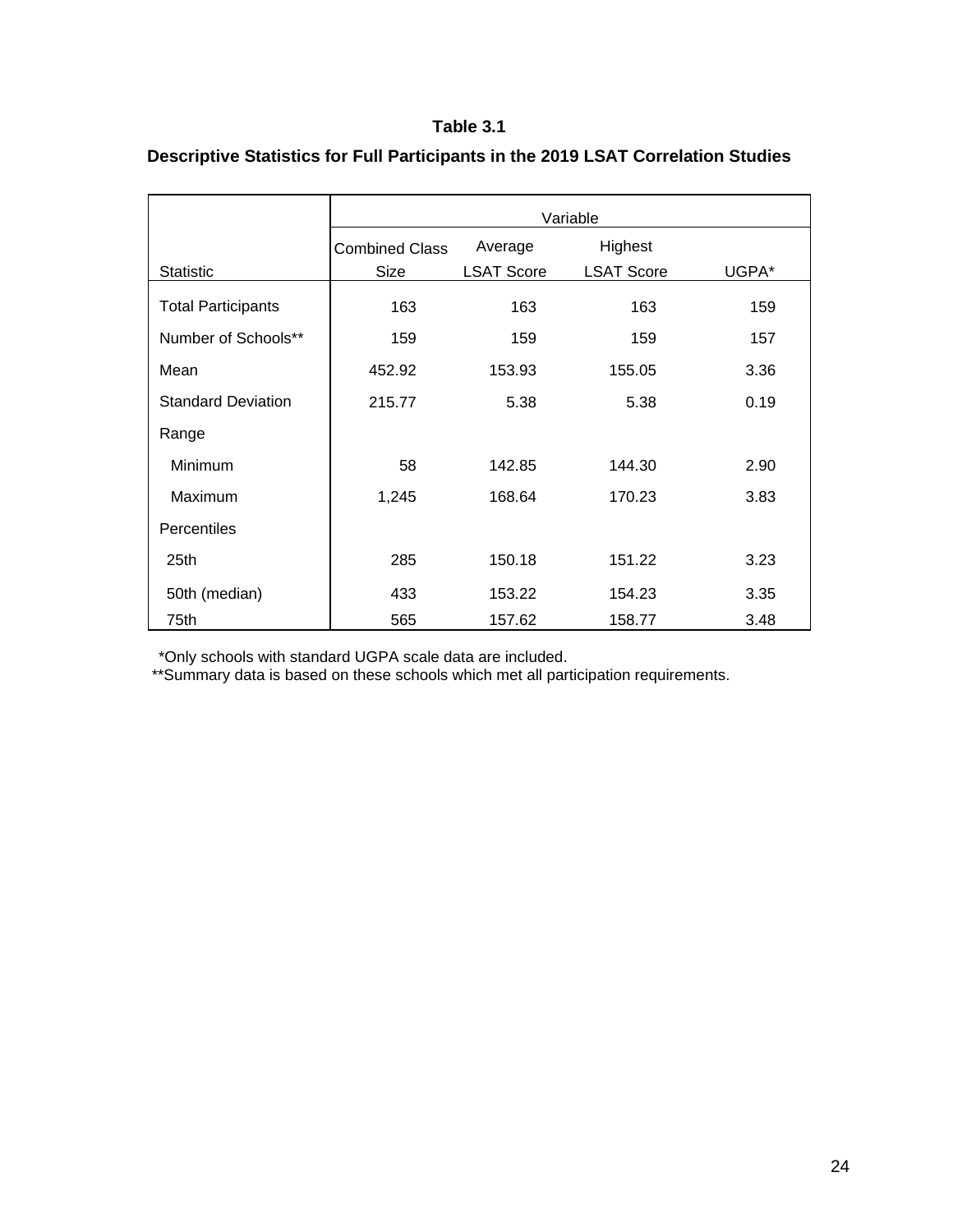**Figure 3.1 Trends in Correlation Studies Participation**



**Figure 3.2 Trends in Mean Combined Class Size**

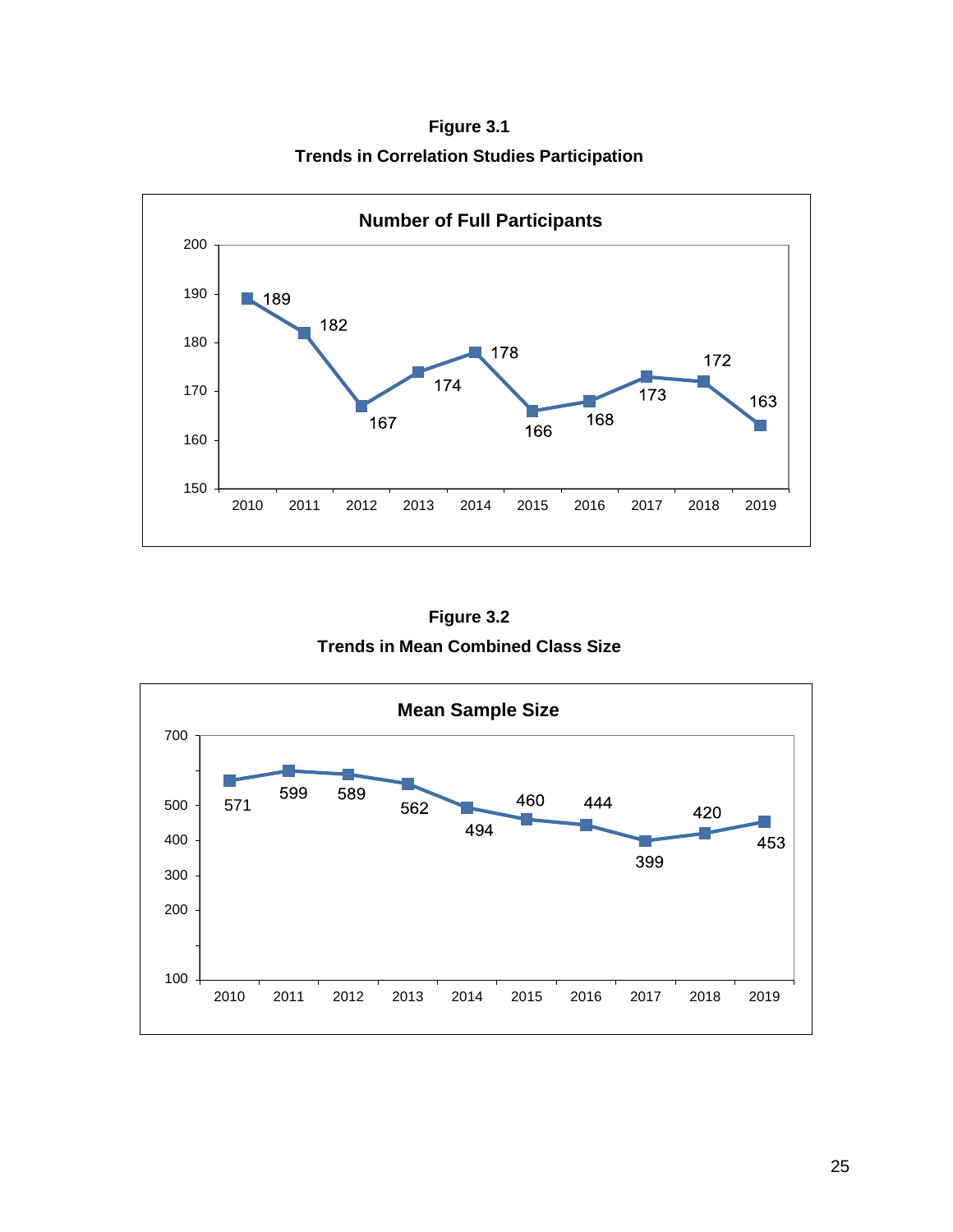**Mean LSAT Score - First-Year Classes** 158 156.76 156.55 157 155.81 156.71 156 156.45 154.60 155 155.30 153.99 154 154.18 153.93 153 152 2010 2011 2012 2013 2014 2015 2016 2017 2018 2019

**Figure 3.3 Mean LSAT Score for Combined First-Year Classes**

**Figure 3.4 Mean LSAT Standard Deviation for Combined First-Year Classes**

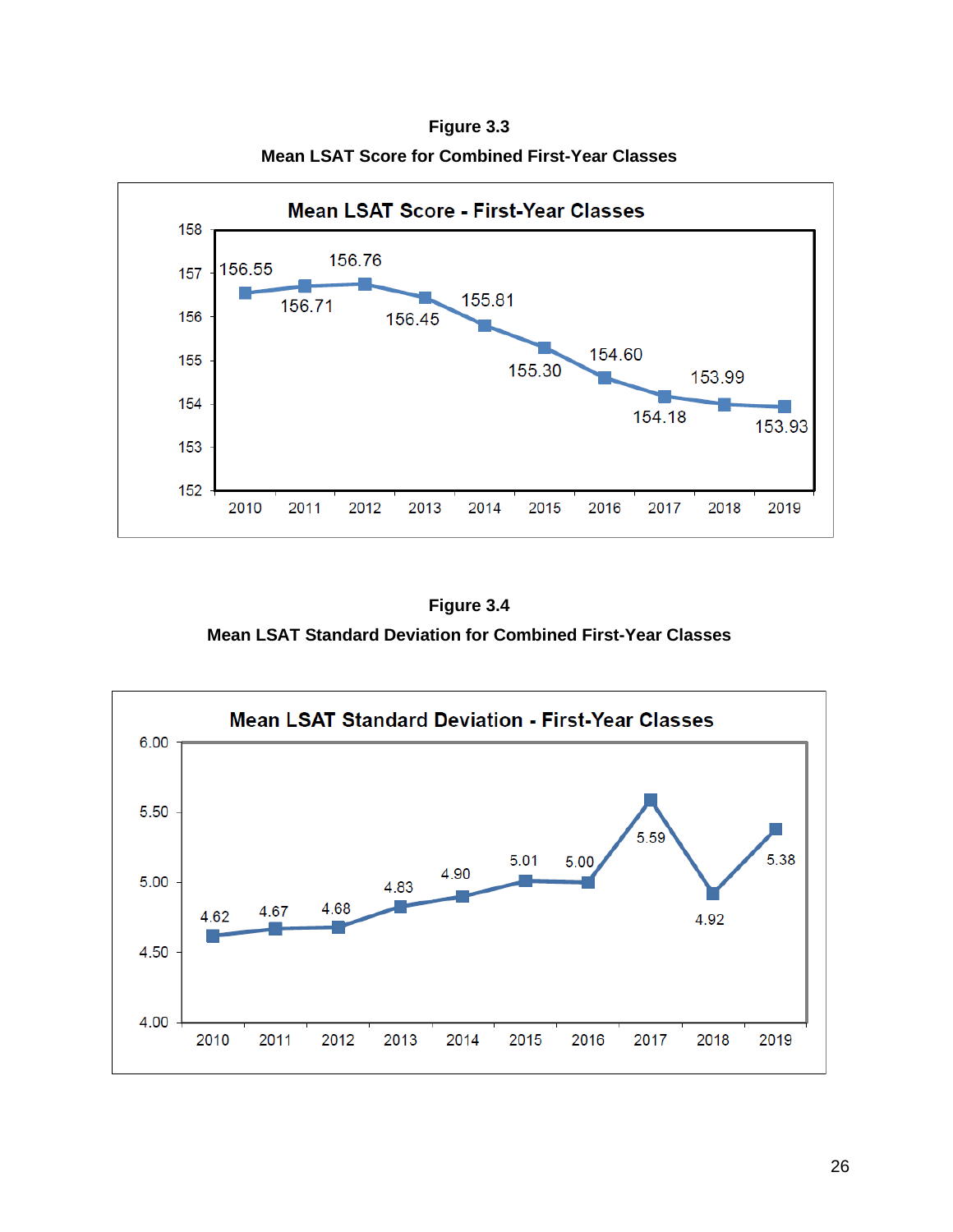## **Table 3.2a**

|                           | Correlations |         |                 |           |         |               |         |
|---------------------------|--------------|---------|-----------------|-----------|---------|---------------|---------|
|                           | LSAT/FYA     |         |                 | LSAT/UGPA |         | LSAT+UGPA/FYA |         |
| <b>Statistic</b>          | Average      | Highest | <b>UGPA/FYA</b> | Average   | Highest | Average       | Highest |
| Mean                      | 0.40         | 0.37    | 0.26            | $-0.06$   | $-0.09$ | 0.49          | 0.48    |
| <b>Standard Deviation</b> | 0.08         | 0.08    | 0.09            | 0.14      | 0.15    | 0.08          | 0.08    |
| Range                     |              |         |                 |           |         |               |         |
| Minimum                   | 0.20         | 0.18    | 0.04            | $-0.44$   | $-0.50$ | 0.28          | 0.25    |
| Maximum                   | 0.64         | 0.61    | 0.47            | 0.29      | 0.27    | 0.73          | 0.69    |
| <b>Percentiles</b>        |              |         |                 |           |         |               |         |
| 25th                      | 0.35         | 0.31    | 0.20            | $-0.15$   | $-0.19$ | 0.44          | 0.42    |
| 50th (median)             | 0.40         | 0.37    | 0.26            | $-0.05$   | $-0.08$ | 0.50          | 0.48    |
| 75th                      | 0.45         | 0.42    | 0.32            | 0.04      | 0.02    | 0.54          | 0.53    |

#### **Summary of Pearson Correlations for Participants in the 2019 LSAT Correlation Studies Based on LSAT Score**

#### **Table 3.2b**

#### **Summary of Corrected Correlations for Participants in the 2019 LSAT Correlation Studies Based on LSAT Score**

|                              | Correlations |         |          |           |         |               |         |  |
|------------------------------|--------------|---------|----------|-----------|---------|---------------|---------|--|
|                              | LSAT/FYA     |         |          | LSAT/UGPA |         | LSAT+UGPA/FYA |         |  |
| <b>Statistic</b>             | Average      | Highest | UGPA/FYA | Average   | Highest | Average       | Highest |  |
| Mean                         | 0.60         | 0.59    | 0.42     | 0.25      | 0.24    | 0.66          | 0.66    |  |
| Standard<br><b>Deviation</b> | 0.07         | 0.07    | 0.06     | 0.06      | 0.06    | 0.06          | 0.06    |  |
| Range                        |              |         |          |           |         |               |         |  |
| Minimum                      | 0.39         | 0.38    | 0.21     | 0.13      | 0.11    | 0.43          | 0.42    |  |
| Maximum                      | 0.80         | 0.78    | 0.58     | 0.45      | 0.43    | 0.86          | 0.85    |  |
| <b>Percentiles</b>           |              |         |          |           |         |               |         |  |
| 25th                         | 0.56         | 0.55    | 0.39     | 0.22      | 0.20    | 0.63          | 0.62    |  |
| 50th<br>(median)             | 0.60         | 0.60    | 0.43     | 0.25      | 0.24    | 0.66          | 0.67    |  |
| 75th                         | 0.64         | 0.63    | 0.46     | 0.28      | 0.27    | 0.70          | 0.70    |  |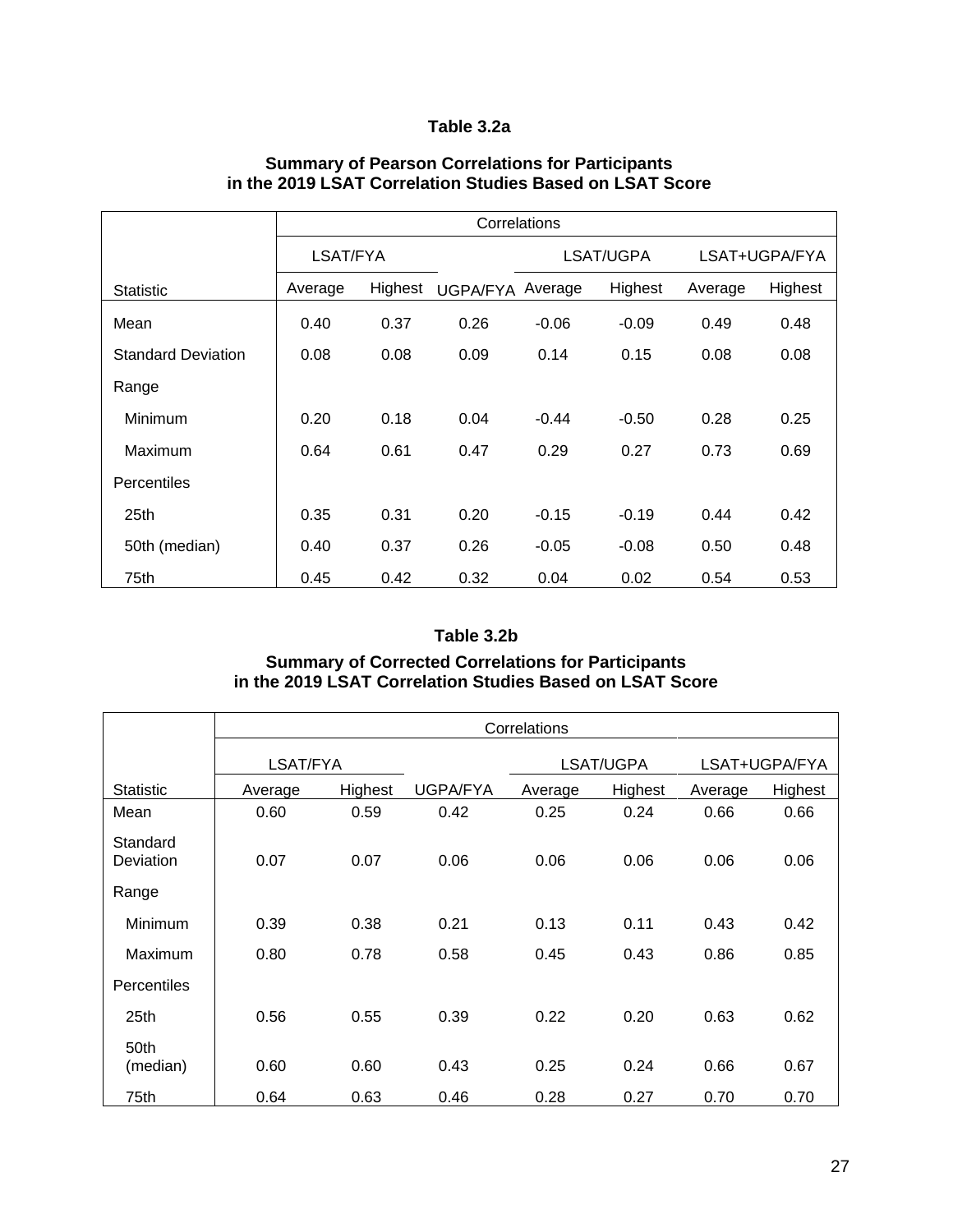**Figure 3.5 Differences in LSAT+UGPA/FYA Correlations**



| Table 3.3 |  |
|-----------|--|
|-----------|--|

**Differences in Correlation Coefficients (Average LSAT Score Minus Highest LSAT Score)**

|                             | <b>Prediction Model</b> |                  |  |  |
|-----------------------------|-------------------------|------------------|--|--|
| <b>Difference Statistic</b> | LSAT+UGPA               | <b>LSAT Only</b> |  |  |
| Mean                        | 0.02                    | 0.03             |  |  |
| <b>Standard Deviation</b>   | 0.02                    | 0.02             |  |  |
| Range                       |                         |                  |  |  |
| Minimum                     | $-0.03$                 | $-0.02$          |  |  |
| Maximum                     | 0.08                    | 0.12             |  |  |
| Percentages                 |                         |                  |  |  |
| 25th                        | 0.01                    | 0.02             |  |  |
| 50th (median)               | 0.02                    | 0.03             |  |  |
| 75th                        | 0.03                    | 0.04             |  |  |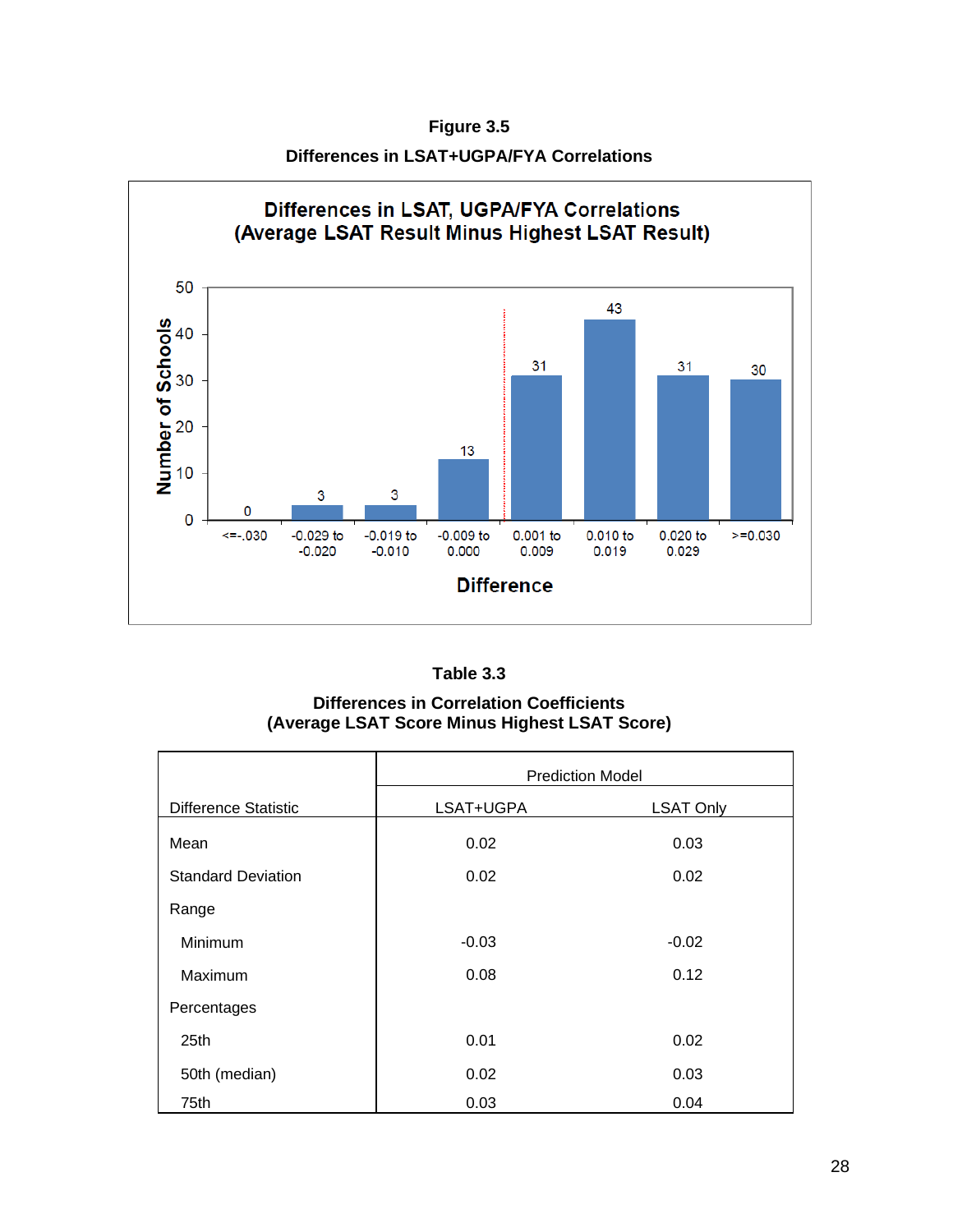

**Figure 3.6 Trends in Correlation Results\***

\* Using average LSAT score.

**Table 3.4 Trends in Correlation Results\***

|               | 2010    | 2011    | 2012    | 2013    | 2014    | 2015  | 2016    | 2017    | 2018    | 2019    |
|---------------|---------|---------|---------|---------|---------|-------|---------|---------|---------|---------|
| LSAT/FYA      | 0.36    | 0.36    | 0.36    | 0.37    | 0.39    | 0.40  | 0.41    | 0.41    | 0.41    | 0.40    |
| UGPA/FYA      | 0.28    | 0.27    | 0.26    | 0.26    | 0.26    | 0.27  | 0.27    | 0.27    | 0.26    | 0.26    |
| LSAT/UGPA     | $-0.06$ | $-0.07$ | $-0.07$ | $-0.07$ | $-0.05$ | -0.04 | $-0.03$ | $-0.04$ | $-0.04$ | $-0.06$ |
| LSAT+UGPA/FYA | 0.47    | 0.47    | 0.47    | 0.47    | 0.48    | 0.50  | 0.50    | 0.50    | 0.50    | 0.49    |

\* Using average LSAT score.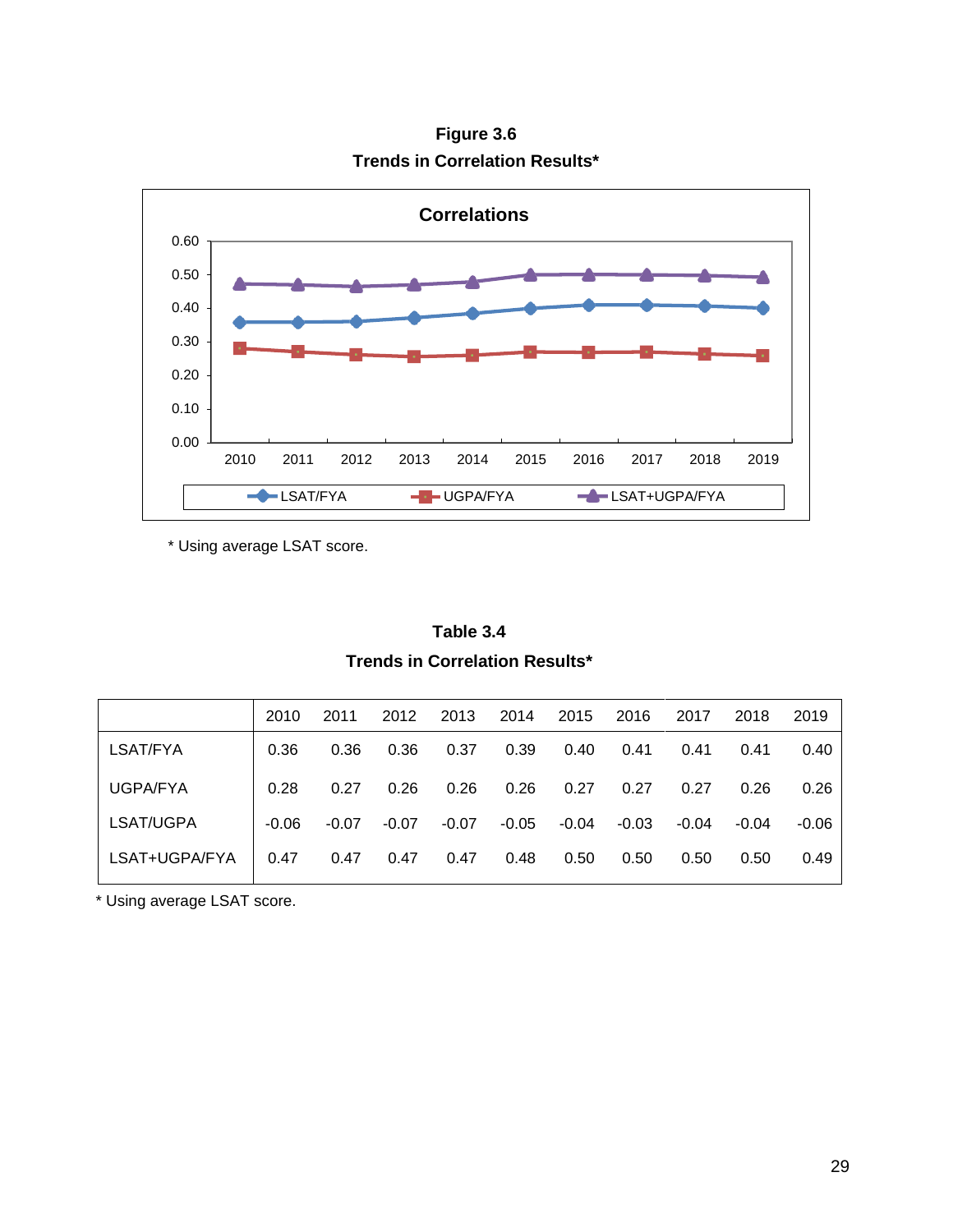**Figure 3.7 Distribution of Prediction of FYA**

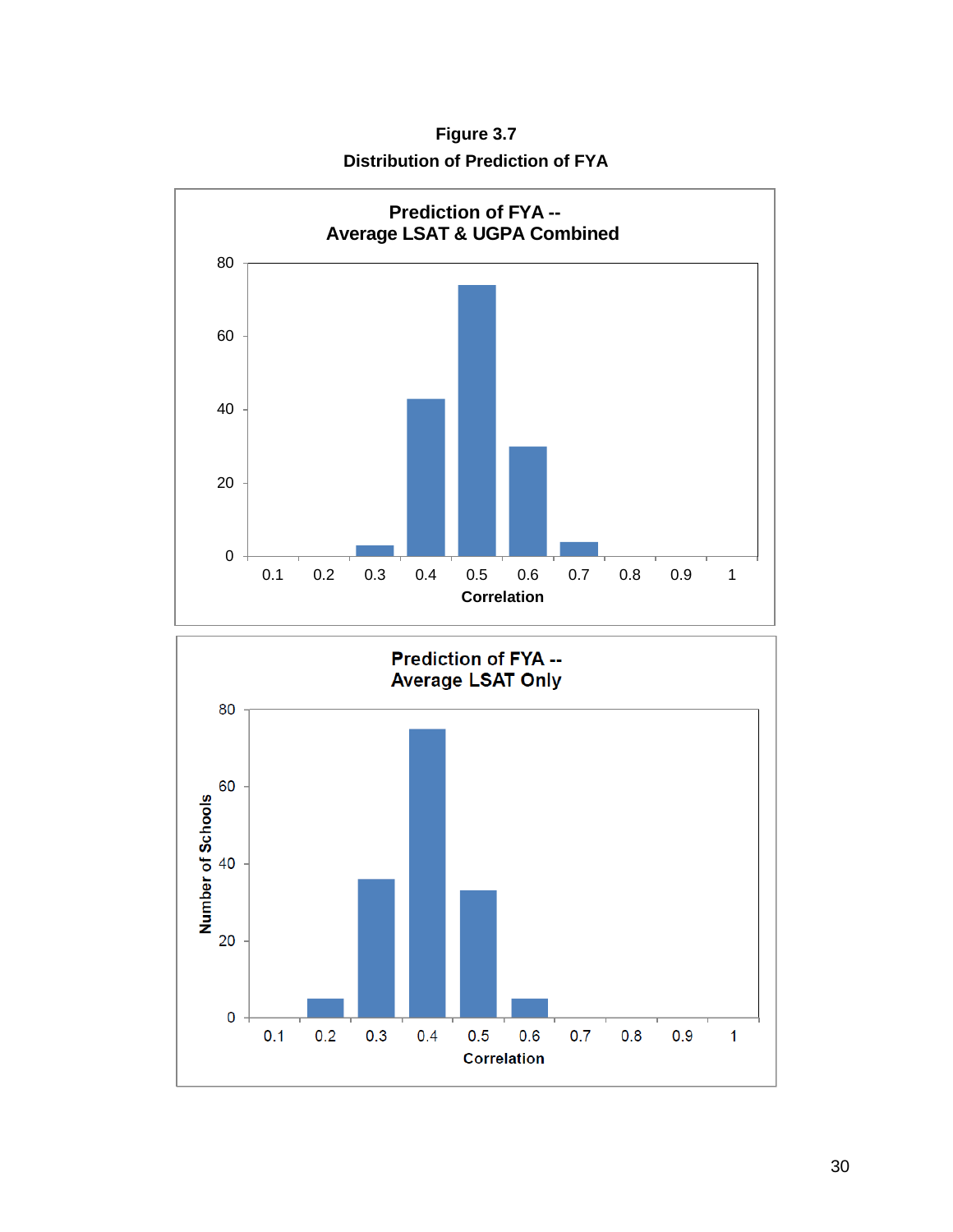**Prediction of FYA --UGPA Only** 80 60 Number of Schools 40 20  $\mathbf 0$  $0.1$  $0.2$  $0.4$  $0.5$  $0.6$  $0.7$  $0.8$  $0.9$  $\overline{1}$  $\mathbf 0$  $0.3$ **Correlation** 

**Figure 3.7 (continued) Distribution of Prediction of FYA**

## **Summary of Proportional Contributions by Predictor Variable in Predictive Formula**

|                           | Average LSAT Score |             |             | <b>Highest LSAT Score</b> |
|---------------------------|--------------------|-------------|-------------|---------------------------|
| <b>Statistic</b>          | LSAT               | <b>UGPA</b> | <b>LSAT</b> | <b>UGPA</b>               |
| Mean                      | 59.44              | 40.56       | 57.19       | 42.81                     |
| <b>Standard Deviation</b> | 7.13               | 7.13        | 7.16        | 7.16                      |
| Range                     |                    |             |             |                           |
| Minimum                   | 40.62              | 23.47       | 35.13       | 26.45                     |
| Maximum                   | 76.53              | 59.38       | 73.55       | 64.87                     |
| <b>Percentiles</b>        |                    |             |             |                           |
| 25th                      | 55.31              | 35.89       | 53.09       | 38.00                     |
| 50th (median)             | 59.50              | 40.50       | 57.52       | 42.48                     |
| 75th                      | 64.11              | 44.69       | 62.00       | 46.91                     |